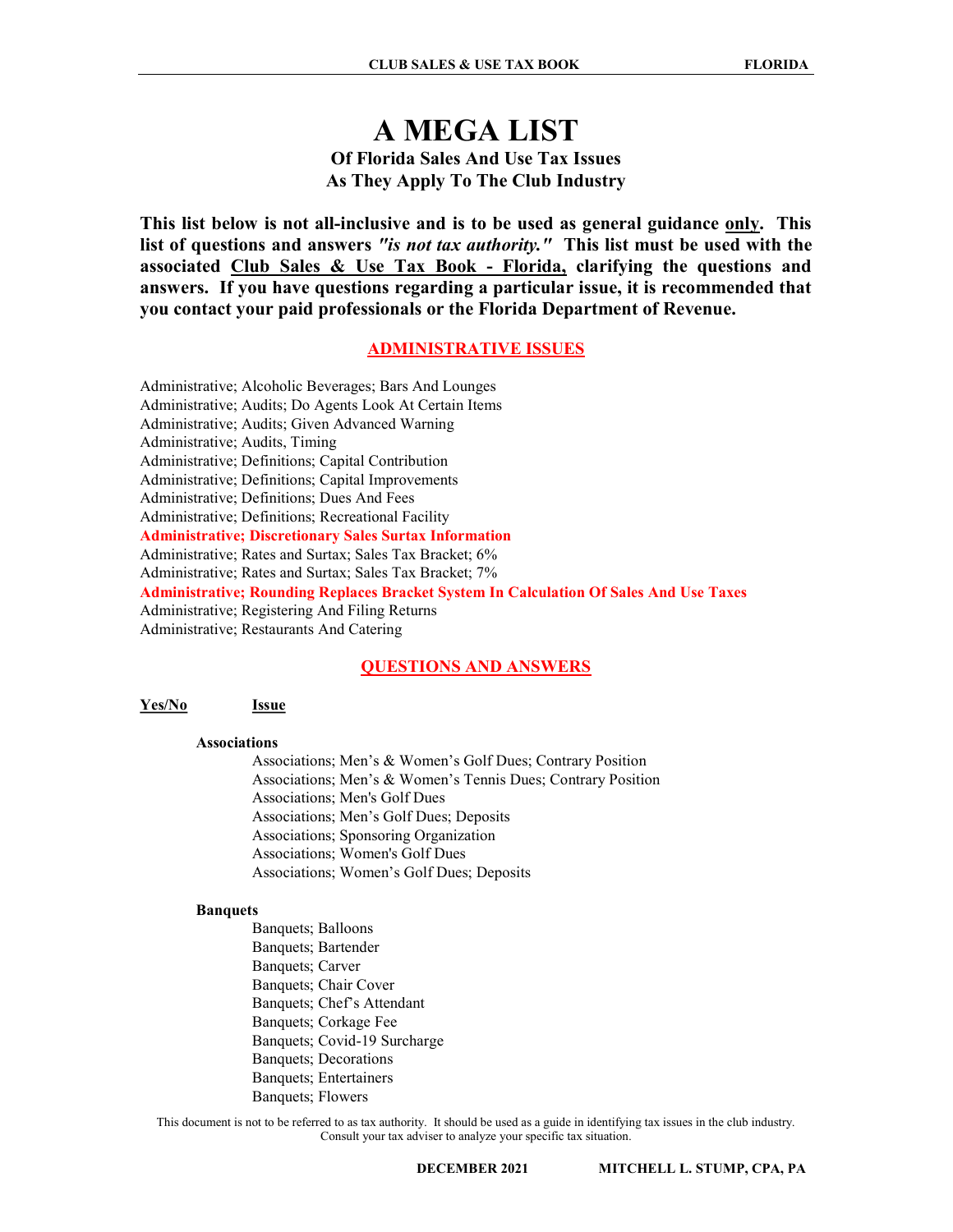Banquets; Ice Carving Banquets; Ice Carving; Labor Only Banquets; Linen; Inventory Maintenance Fee Banquets; Linen Rental Banquets; Music Programming Banquets; Piano Banquets; Real Property Lease Or License To Event Coordinator; Accept Resale Certificate? Banquets; Real Property Lease Or License To Event Coordinator; Double Tax Banquets; Room Attendant Banquets; Room Charge Banquets; Room Setup Fee Banquets; Screens Banquets; Server Attendant Banquets; Valet

# Building (Real Property) Contracts

 Building Contracts; Awnings; Not Permanently Attached Building Contracts; Awnings; Permanently Attached Building Contracts; Blinds; Not Permanently Affixed By Contractor Building Contracts; Carpet Building Contracts; Carpet; Wall-To-Wall Purchase And Installation Building Contracts; Cost Plus Building Contracts; Design Fee Related To Sale Of Tangible Personal Property Building Contracts; Design Fee With Purchase Of Tangible Property Building Contracts; Design Fee Without Purchase Of Tangible Property Building Contracts; Fixed Fee Building Contracts; General Building Contracts; Guaranteed Price Building Contracts; Hurricane Shutters; Not Permanently Affixed By Contractor Building Contracts; Hurricane Shutters; Permanently Affixed By Contractor Building Contracts; Hurricane Shutters; Removable And Permanently Affixed By Contractor Building Contracts; Lump Sum Building Contracts; Marina Security System Building Contracts; Plantation Shutters; Permanently Affixed By Contractor Building Contracts; Renovations; Kitchens Building Contracts; Renovations; Non-Real Property; List Building Contracts; Renovations; Real Property; List Building Contracts; Restriping Building Contracts; Resurfacing Building Contracts; Retail Sale Plus Installation Building Contracts; Shades; Not Permanently Affixed By Contractor Building Contracts; Signs; Installed Building Contracts; Signs; Installed By Manufacturer Building Contracts; Signs; Not Installed Building Contracts; Signs; Not Permanently Attached Building Contracts; Signs; Permanently Attached Building Contracts; Tournament Boards; Permanently Attached Building Contracts; When In Doubt

### Camps

Camps; Admissions; Custodial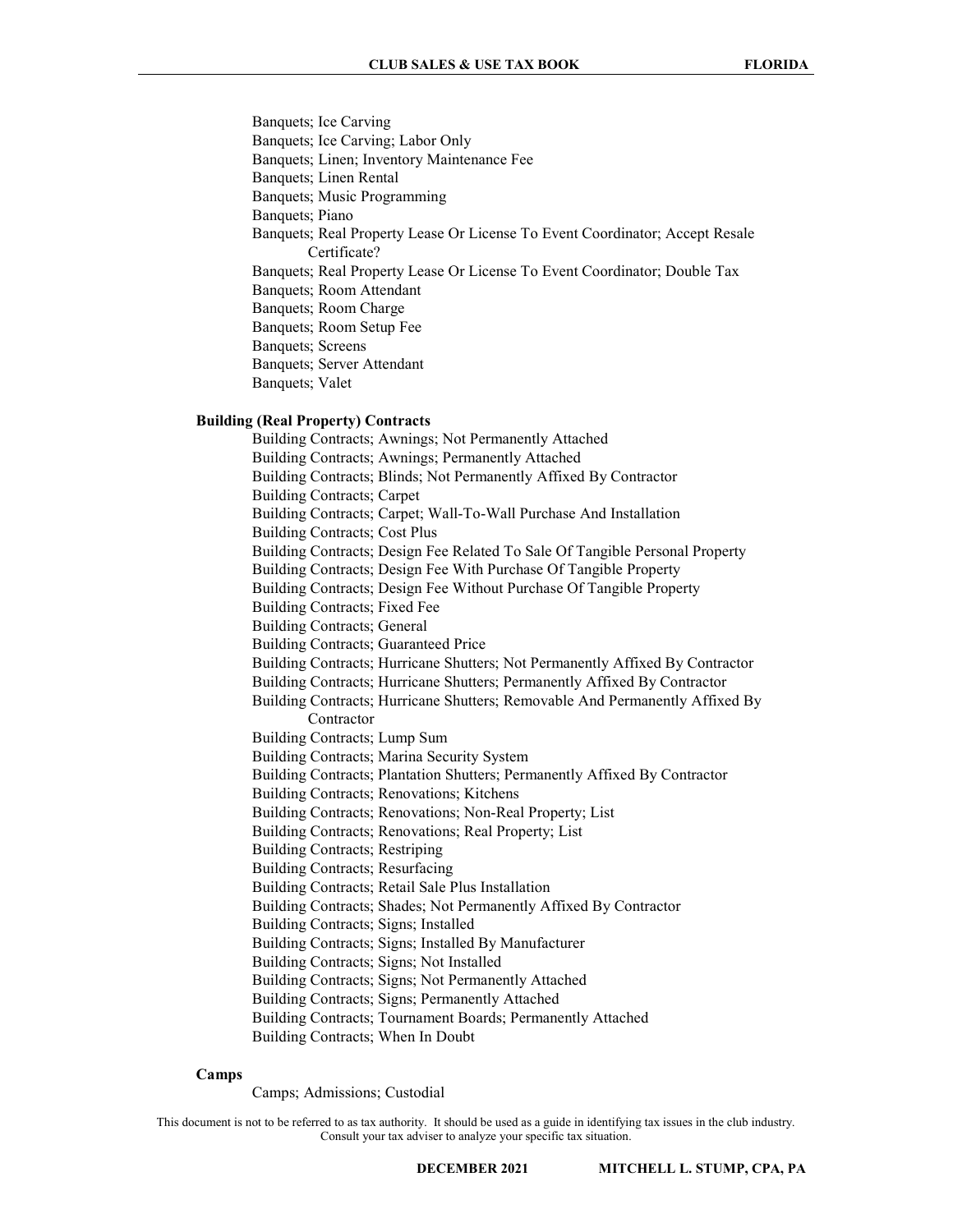Camps; Athletic Or Recreational Camps; Day Camp; Instructional Only Camps; Day Care; Baby Food Camps; Day Care; Baby Formulas, Liquid Or Powder Camps; Day Care; Baby Teething Lotion Camps; Day Care; Baby Teething Powder Camps; Day Care; Infant Supplies Camps; Day Care; Pedialyte Camps; Educational Tutoring; With Lunch Provided Camps; Golf; Instructional Only Camps; Golf; Junior Golf League Camps; Supplies Purchased; Used In Sales Taxable Kid Room And Camps Camps; Swimming; Instructional Only Camps; Tennis; Instructional Only

# Cancellations

 Cancellations; Catering Contractual Liquidated Damages Cancellations; Contractual Liquidated Damages Cancellations; Contractual Room Block Attrition Charge Cancellations; Floral Contractual Liquidated Damages Cancellations: Forfeited Deposit Cancellations; Rental; Beach Equipment; No-Show Fee Cancellations; Rental Suites; Accommodation For No Consideration Cancellations; Room Block Fees Cancellations; Tourist Development Tax

### Card Room

 Card Room; Bridge & Other Cards; Club As Ultimate Consumer Card Room; Dominos; Club As Ultimate Consumer Card Room; Duplicate Bridge; ACBL Fee; Charged By Club As Sponsor Card Room; Duplicate Bridge; ACBL Fee; Pass-Through Card Room; Duplicate Bridge; ACBL Fee; Where Spectators Pay A Fee Card Room; Duplicate Bridge; Director Charge; Only Card Room; Duplicate Bridge; Director Charge; With Free Snacks Card Room; Duplicate Bridge; Director Charge; With Snack Charge Card Room; Free Coffee Card Room; Pencils; Club As Ultimate Consumer Card Room; Scoring Pads; Club As Ultimate Consumer

# City Clubs

 City Clubs; Dues; Reciprocal With Another Club Having Athletic Facilities City Clubs; Dues; With Recreational Facilities City Clubs; Dues; Without Recreational Facilities

#### Clubhouse

 Clubhouse; Carpet Clubhouse; Carpet; Wall-To-Wall Purchase And Installation Clubhouse; Cloth Towels Clubhouse; Cost Segregation Study; Still Real Property Clubhouse; Design Fee Related To Sale Of Tangible Personal Property Clubhouse; Design Fee With Purchase Of Tangible Property Clubhouse; Design Fee Without Purchase Of Tangible Property Clubhouse; Direct TV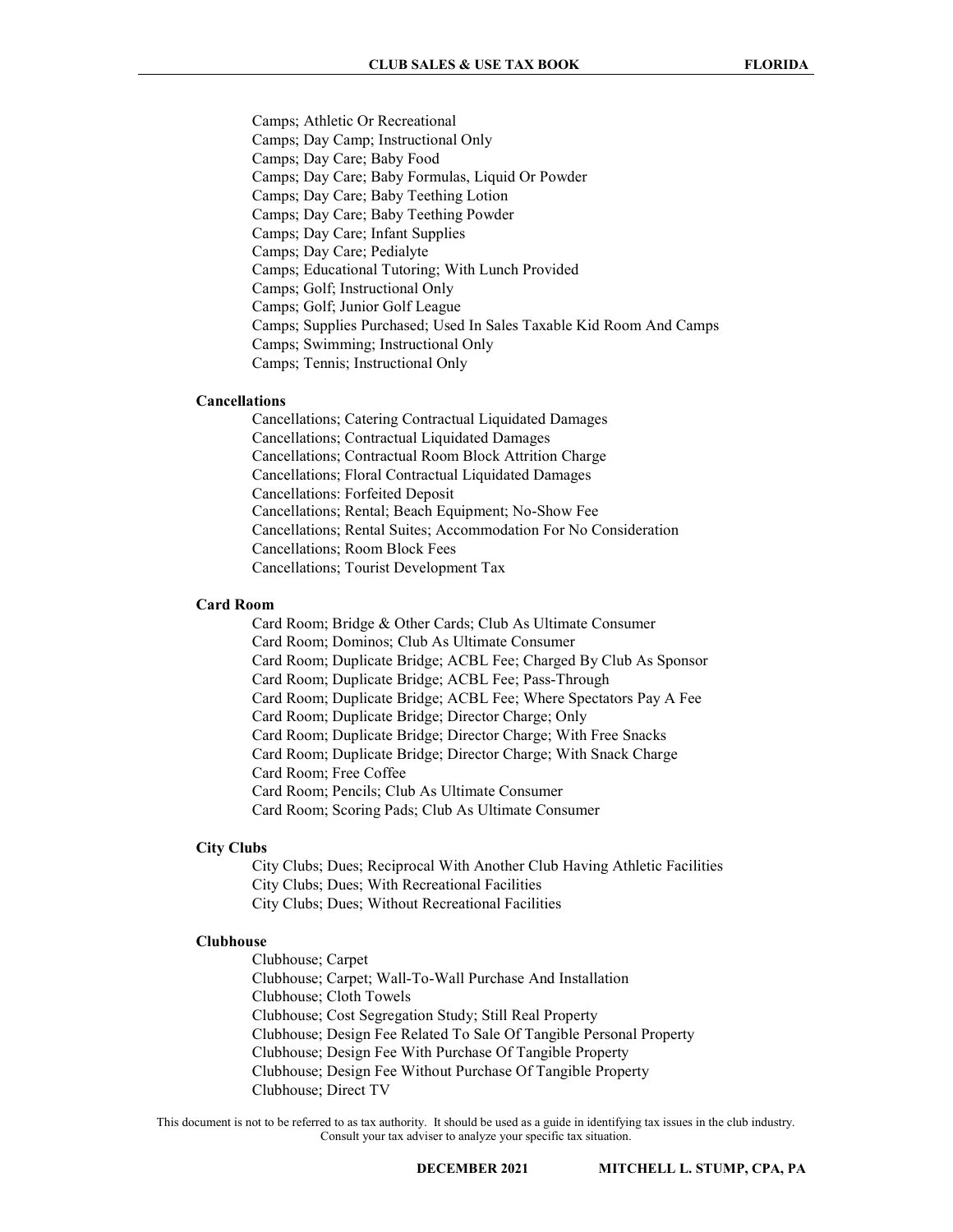Clubhouse; Direct TV Installation Clubhouse; Dry Cleaning Services Clubhouse; Flag; Official State Of Florida Clubhouse; Flag; United States Clubhouse; Free Coffee Clubhouse; Free Drinks Clubhouse; Furnishings Clubhouse; Furniture Clubhouse; Furniture; Refinishing Clubhouse; Furniture; Restoring Clubhouse; Furniture; Upholstering Clubhouse; Interior Designer; Fee and Product Clubhouse; Interior Designer; Fee Only Clubhouse; Landscape; Flowers Clubhouse; Landscape Maintenance; Exterior Clubhouse; Landscape Maintenance; Interior Clubhouse; Landscape Maintenance; Mixed Contract Clubhouse; Laundering Services Clubhouse; Music Programming Clubhouse; Pictures Clubhouse; Renting Out Food Hall Clubhouse; Toiletries Clubhouse; Tree and Shrub Rental Clubhouse; Water Restoration Services

# Clubhouse; Cleaning Services

 Clubhouse; Cleaning Services; Acoustical Tile Clubhouse; Cleaning Services; Air Conditioning And Heating System Clubhouse; Cleaning Services; Carpet Clubhouse; Cleaning Services; Carpet Cleaning Supplies Clubhouse; Cleaning Services; Carpet Deodorizing Clubhouse; Cleaning Services; Carpet Stain Protection Clubhouse; Cleaning Services; Ceramic Tile Floor & Grout Clubhouse; Cleaning Services; Ceramic Tile Floor & Grout Stain Protection Clubhouse; Cleaning Services; Chimney Cleaning Clubhouse; Cleaning Services; Construction Clean-up Clubhouse; Cleaning Services; Deodorizing Restrooms Clubhouse; Cleaning Services; Dishwashing; Taxable Service? Clubhouse; Cleaning Services; Disinfecting Clubhouse; Cleaning Services; Exhaust Stacks, Fans, Hood Clubhouse; Cleaning Services; Exterior Of Building Clubhouse; Cleaning Services; Fire Restoration Clubhouse; Cleaning Services; Flood Restoration Clubhouse; Cleaning Services; Floor Waxing Clubhouse; Cleaning Services; Furniture & Upholstery On Premises Clubhouse; Cleaning Services; Furniture Cleaning Clubhouse; Cleaning Services; Furniture Cleaning & Stain Protection Clubhouse; Cleaning Services; Furniture Deodorizing Clubhouse; Cleaning Services; Housekeeping Clubhouse; Cleaning Services; Housekeeping; Taxable Service? Clubhouse; Cleaning Services; Interior Clubhouse; Cleaning Services; Janitorial Clubhouse; Cleaning Services; Kitchen Hood Exhaust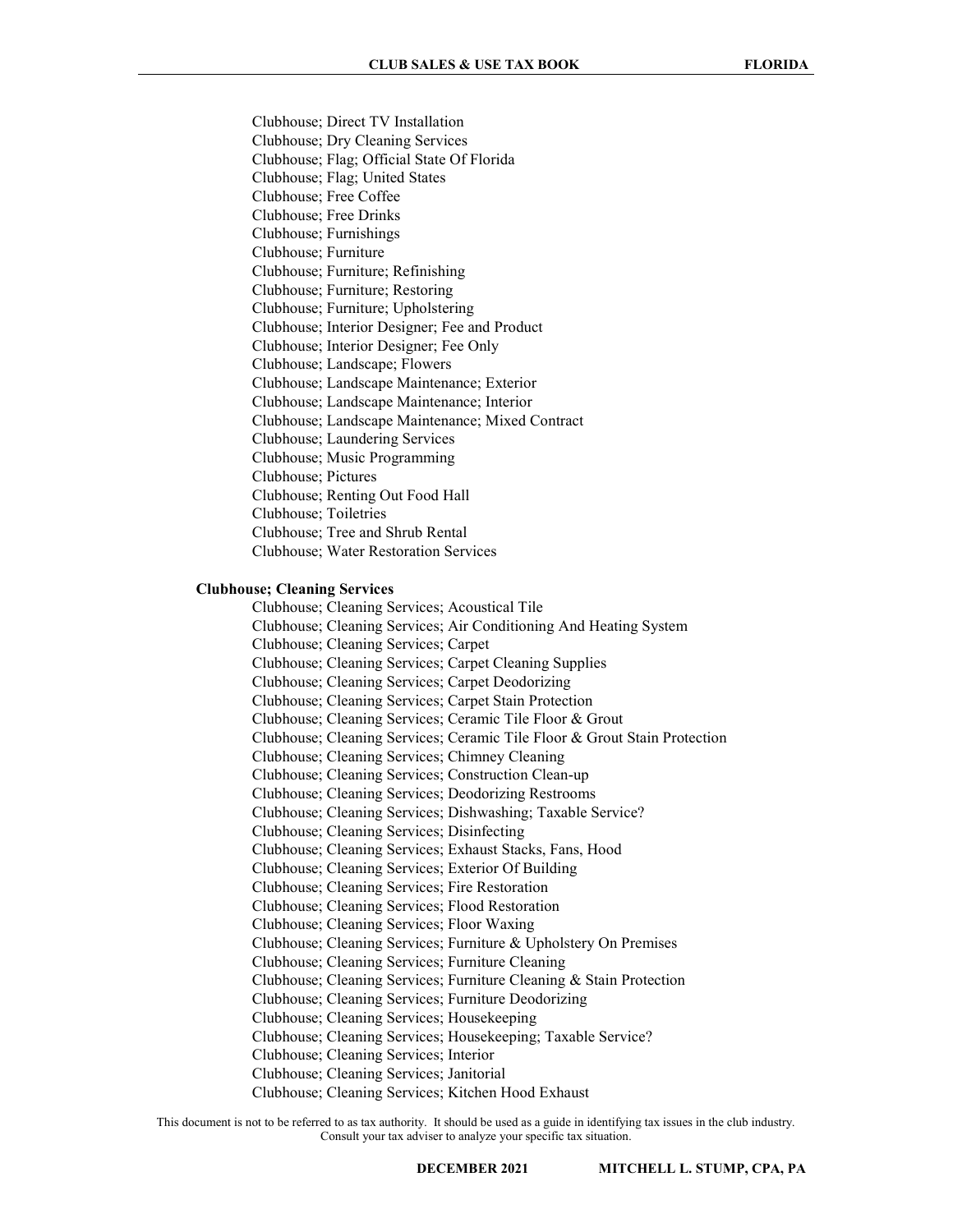Clubhouse; Cleaning Services; Kitchen Hood Exhaust; Inspection Clubhouse; Cleaning Services; Kitchen Hood Exhaust System Clubhouse; Cleaning Services; Kitchen Hood Repair; During Cleaning Clubhouse; Cleaning Services; Lighting Clubhouse; Cleaning Services; Maid Clubhouse; Cleaning Services; Miscellaneous List Clubhouse; Cleaning Services; Office Clubhouse; Cleaning Services; Outdoor Playgrounds Clubhouse; Cleaning Services; Outdoor Recreational Facilities Clubhouse; Cleaning Services; Outdoor Swimming Pools Clubhouse; Cleaning Services; Outdoor Tennis Courts Clubhouse; Cleaning Services; Outside Sidewalks Clubhouse; Cleaning Services; Outside Walkways Clubhouse; Cleaning Services; Parking Lots Clubhouse; Cleaning Services; Provided By Own Employees Clubhouse; Cleaning Services; Restroom Clubhouse; Cleaning Services; Restroom Attendants; Independent Contractors Clubhouse; Cleaning Services; Roof Clubhouse; Cleaning Services; Supplies Clubhouse; Cleaning Services; Venetian Blind Clubhouse; Cleaning Services; Washroom Sanitation Clubhouse; Cleaning Services; Water Fountain Pools Clubhouse; Cleaning Services; Window Cleaning

# County Surtax

- County Surtax; \$5,000 Limit; Apply To Entire Repair Invoice
- County Surtax; \$5,000 Limit; Apply To Entire Repair Invoice; Continuous Care, Custody, And Control

 County Surtax; \$5,000 Limit; Bulk Sale/Working Unit Test Met; Not Single Sale And Delivery Not At Same Time

### County Surtax; \$5,000 Limit; Bulk Sale/Working Unit Test Not Met

County Surtax; \$5,000 Limit; Club Capital Assessments

County Surtax; \$5,000 Limit; Club Dues

- County Surtax; \$5,000 Limit; Club Initiation Fee
- County Surtax; \$5,000 Limit: Club Operating Assessments
- County Surtax; \$5,000 Limit; Documentary Evidence Required
- County Surtax; \$5,000 Limit; Explained
- County Surtax; \$5,000 Limit; Explained; Club Example
- County Surtax; \$5,000 Limit; Food & Beverage Sales
- County Surtax; \$5,000 Limit; In Single Purchase Order
- County Surtax; \$5,000 Limit; In Single Purchase Order; Different Products
- County Surtax; \$5,000 Limit; In Single Sale Or Lease And Working Unit
- County Surtax; \$5,000 Limit; Leased Property
- County Surtax; \$5,000 Limit; Part Of Single Working Unit
- County Surtax; \$5,000 Limit: Part Of Single Working Unit; Furniture Suites Or Sets
- County Surtax; \$5,000 Limit: Part Of Single Working Unit; Golf Course Maintenance Equipment
- County Surtax; \$5,000 Limit: Part Of Single Working Unit; Kitchen Renovations
- County Surtax; \$5,000 Limit; Part Of Single Working Unit; Multiple Dinners Served At Function
- County Surtax; \$5,000 Limit: Part Of Single Working Unit; Multiple Pieces Of Equipment
- County Surtax; \$5,000 Limit; Purchases In Bulk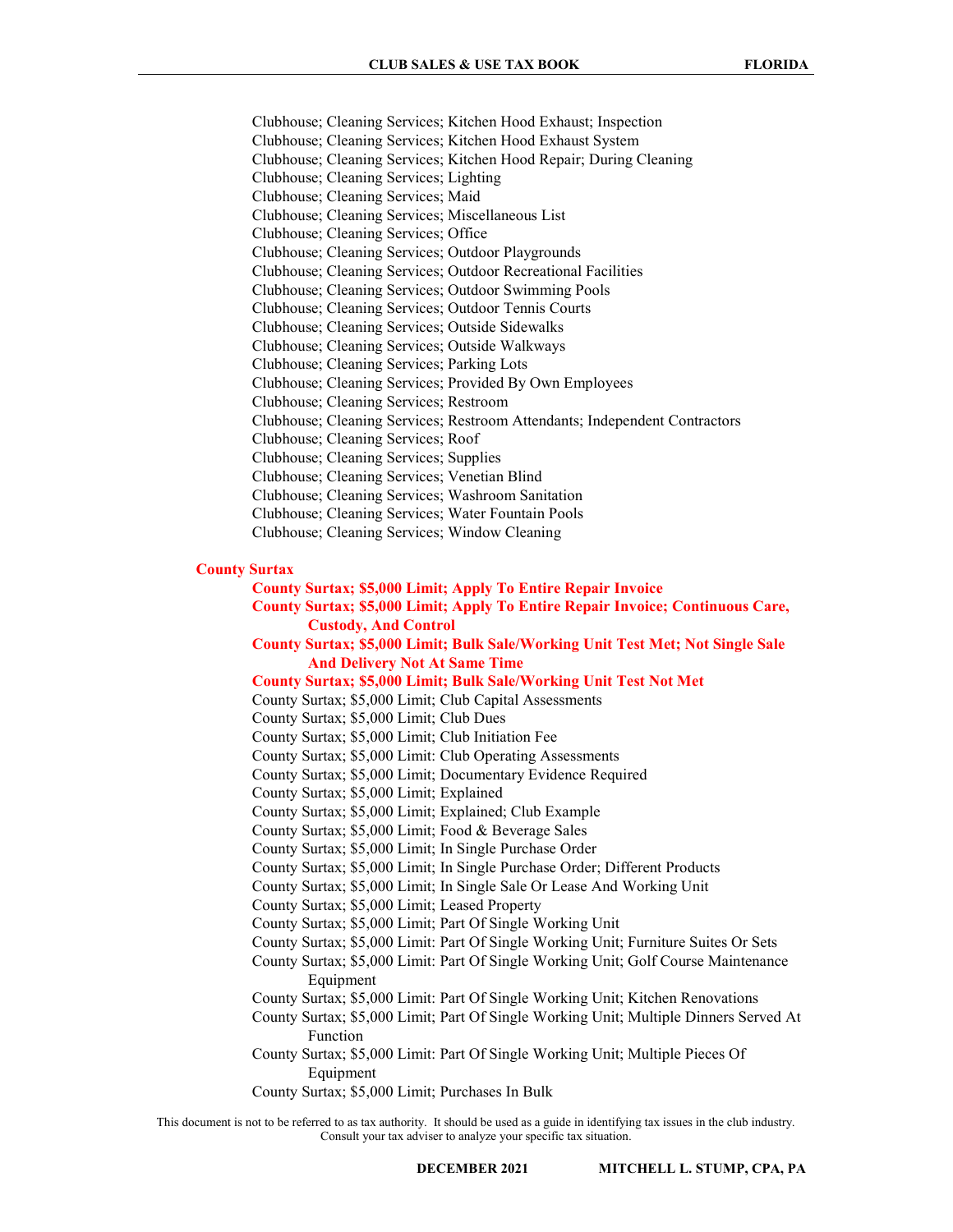- County Surtax; \$5,000 Limit; Purchases In Institutional Quantities
- County Surtax; \$5,000 Limit; Purchases In Single Purchase
- County Surtax; \$5,000 Limit; Purchases Of Sophisticated Equipment
- County Surtax; \$5,000 Limit; Rentals Of Real Property
- County Surtax; \$5,000 Limit; Rentals Of Tangible Personal Property
- County Surtax; \$5,000 Limit; Rentals Of Tangible Personal Property; Each Payment
- County Surtax; \$5,000 Limit; Review All Out-Of-State Vendor Invoices
- County Surtax; \$5,000 Limit; Review All Out-Of-State Vendor Invoices; Surtax Added
- County Surtax; \$5,000 Limit; Single Sale Test Not Met

# County Surtax; \$5,000 Limit; Single Sale Test Not Met; Change Order

- County Surtax; \$5.000 Limit; Single Working Unit
- County Surtax; \$5,000 Limit; Tangible Personal Property
- County Surtax; \$5,000 Limit; Tangible Personal Property, Sold With Labor
- County Surtax; \$5,000 Limit; Tangible Personal Property; Sold With Real Property Rental
- County Surtax; \$5,000 Limit; Tangible Personal Property; Sold Without Real Property Rental
- County Surtax; \$5,000 Limit; Tournaments; Applies To Product
- County Surtax; \$5,000 Limit; Working Unit Test Met; Including Custom Products
- County Surtax; \$5,000 Limit; Working Unit Test Met; Including Installation Labor Charges
- County Surtax; \$5,000 Limit; Working Unit Test Met; Including Line-Item Charges For Labor
- County Surtax; \$5,000 Limit; Working Unit Test Met; Including Tangible Personal **Property**

 County Surtax; Based Upon Taking Possession County Surtax; Invoice Date Controls

#### Detective, Burglar, And Other Protection Services

 Detective, Burglar, And Other Protection Services; Burglar Alarm Maintenance Detective, Burglar, And Other Protection Services; Burglar Alarm Monitoring Detective, Burglar, And Other Protection Services; Credit Investigation Detective, Burglar, And Other Protection Services; Detective Agency Services Detective, Burglar, And Other Protection Services; Fingerprinting Services Detective, Burglar, And Other Protection Services; Fire Alarm Maintenance Detective, Burglar, And Other Protection Services; Fire Alarm Monitoring Detective, Burglar, And Other Protection Services; Fire Suppression Systems; Inspection Only Detective, Burglar, And Other Protection Services; Fire Suppression Systems; Parts Replaced Detective, Burglar, And Other Protection Services; Fire Suppression Systems; Real Property Improvements Detective, Burglar, And Other Protection Services; Investigation Detective, Burglar, And Other Protection Services; Lie Detection Detective, Burglar, And Other Protection Services; Lifeguard Detective, Burglar, And Other Protection Services; Polygraph

# Equestrian

 Equestrian; Clothing Offering Fly Protection Equestrian; Equine Joint Supplements Containing Glucosamine Equestrian; Fly Repellant Equestrian; Insect Repellant Equestrian; Non-Prescription Medication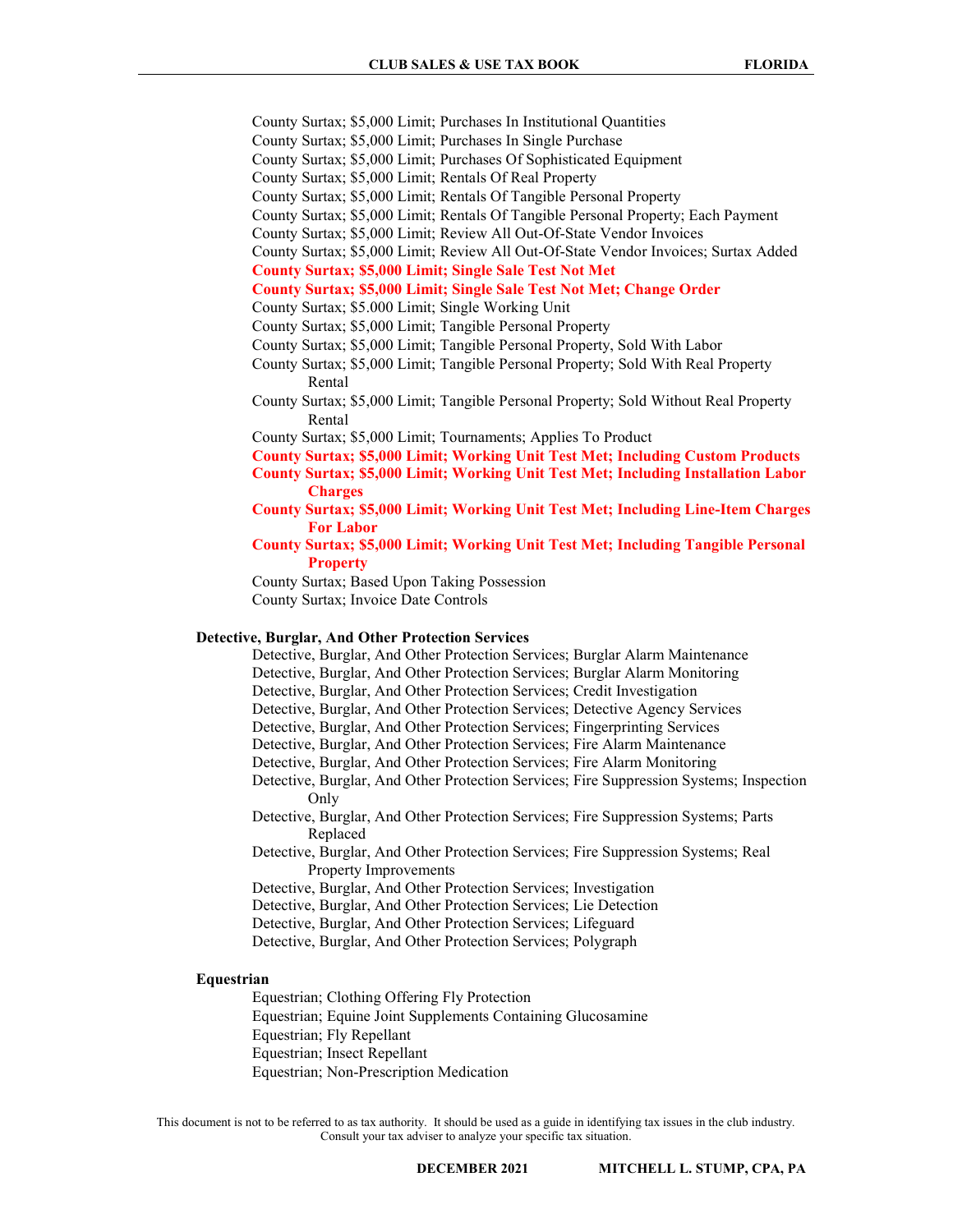# Exemption Certificate

 Exemption Certificate; 501(c)(3) Exemption; Without Certificate Exemption Certificate; 501(c)(3) Exemption; Member Invoiced Exemption Certificate; 501(c)(3) Exemption; Not Sufficient Exemption Certificate; Allow Electronic Exemption Certificates Exemption Certificate; Allow Electronic Resale Certificates Exemption Certificate; Alternative Proof Exemption Certificate; Documentation; Organization Employee Exemption Certificate; Documentation; State Of Florida Employee Exemption Certificate; Florida Not-For-Profit; Not 501(c)(3) Tax-Exempt Exemption Certificate; Mobile App Exemption Certificate; On File Exemption Certificate; Out Of State; Charity Exemption Certificate; Out Of State; Government Exemption Certificate; Out Of State; Not (c)(3) Exempt Exemption Certificate; Paid By Member; Advanced By Exempt Organization Exemption Certificate; Paid By Member; Subsequently Reimbursed

### Fees; (Tips; Grats; Service Charges, Etc.)

 Fees; Dining Room Minimums Fees; Gratuities; Fully Distributed By Year End Fees; Gratuities; Monetary Benefit To Club Fees; Gratuities; Not Separately Stated Fees; Gratuity Charge; % Applied To Management Base Salary Fees; Gratuity Charge; % Only Distributed Fees; Gratuity Charge; % Only Distributed; Riviera Fees; Gratuity Charge; Distributed To Management Staff Fees; Gratuity Charge; Distributed To Management Staff; Contrary To Federal Law Fees; Gratuity Charge; Not Mandatory; Paid Out In Full Fees; Mandatory Service Charge; Beach Equipment Usage; Fully Distributed By Year End Fees; Mandatory Service Charge; Billed Monthly, Quarterly Or Annually Fees; Mandatory Service Charge; Billed To All Members in Advance Fees; Mandatory Service Charge; Distributed To Management Staff Fees; Mandatory Service Charge; Distributed To Management Staff; Contrary To Federal Law Fees; Mandatory Service Charge; Fully Distributed By Year End Fees; Mandatory Service Charge; Fully Distributed By Year End; Does IRS Ruling Change Things Fees; Mandatory Service Charge; Not Fully Distributed By Year End Fees; Mandatory Service Charge; Partially Distributed By Year End Fees; Minimum Charge Fees; Prepaid Gratuity Fees; Service Charge Fees; Voluntary Gratuities Fees; Voluntary Service Charge; Separately Stated; Fully Distributed

# Fitness Center

 Fitness Center; Body Treatment Services Fitness Center; Esthetician Services Fitness Center; Hi-Protein Super Shake Fitness Center; Juice Bar Shake Fitness Center; Massage Services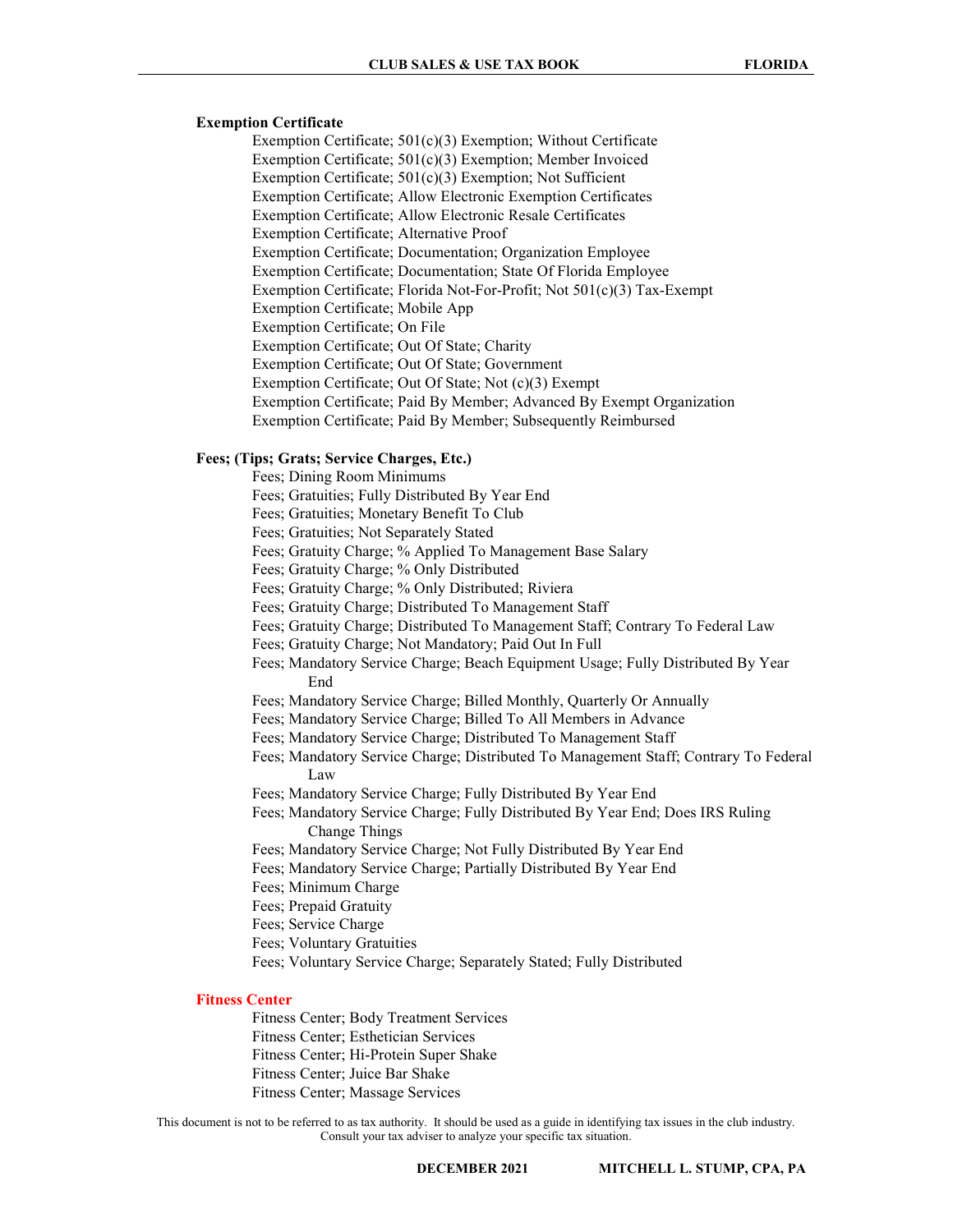Fitness Center; Massage Services; With Lotions Fitness Center; Nail Services Fitness Center; Offsite Arrangement; Discounted Dues Fitness Center; Percentage Of Fees Retained By Club Fitness Center; Personal Training Fitness Center; Pilates Instruction; Flat Fee; Specific Number Of Classes Fitness Center; Pilates Instruction; Flat Fee; Unlimited Classes Fitness Center; Rent Charged By Club Fitness Center; Retail Merchandise; Given Away Fitness Center; Retail Merchandise; Sold At Less Than Cost Fitness Center; Soft Drinks & Ade's Fitness Center; Supplements; Apex Fitness Nutrition Bar Fitness Center; Supplements; Balance – The Complete Nutritional Food Bar Fitness Center; Supplements; Dietary Fitness Center; Supplements; Egg Protein Fitness Center; Supplements; Fruit Booster Bar Fitness Center; Supplements; Granola Bar Fitness Center; Supplements; Herbal Fitness Center; Supplements; High Protein Steel Bar Fitness Center; Supplements; Non-Prescription Vitamins and Minerals Fitness Center; Supplements; Nutri-Grain Bar Fitness Center; Supplements; Nutrition Bars Fitness Center; Supplements; Power Bar Fitness Center; Supplements; Special Dietary Foods Fitness Center; Supplements; Super Heavyweight Bar Fitness Center; Supplements; Vitamins & Minerals Fitness Center; Use Of Products Otherwise Available For Sale

# Food & Beverage

 Food & Beverage; Alcoholic Beverages Food & Beverage; Back-To-School Sales Tax Holiday; Logoed Shirts For Staff Food & Beverage; Bagels; Consumed Off Premises Food & Beverage; Bagels; Consumed On Premises Food & Beverage; Bakery Products; Consumed Off Premises Food & Beverage; Bakery Products; Consumed On Premises Food & Beverage; Beehives; Honey Sales Food & Beverage; Bottled Water Not In Natural State Food & Beverage; Cancellations; Catering Contractual Liquidation Damages Food & Beverage; Carbon Dioxide Gas; Part Of Finished Product Food & Beverage; Clubs; Sold In Or By Food & Beverage; Concession Stands Food & Beverage. Corkage Fee Food & Beverage; Coupon For Free Meal Food & Beverage; Covid-19 Surcharge Food & Beverage; Credit Given Member Food & Beverage; Custodial Camps; Charges Not Separately Stated Food & Beverage; Custodial Camps; Charges Separately Stated Food & Beverage; Delivery; Processing Fee Food & Beverage; Delivery Charge; Customer Pick Up Optional Food & Beverage; Delivery Charge; No Option For Customer Pick Up Food & Beverage; Dining Room Minimums Food & Beverage; Donated To Food Bank

Food & Beverage; Dues; Wine Society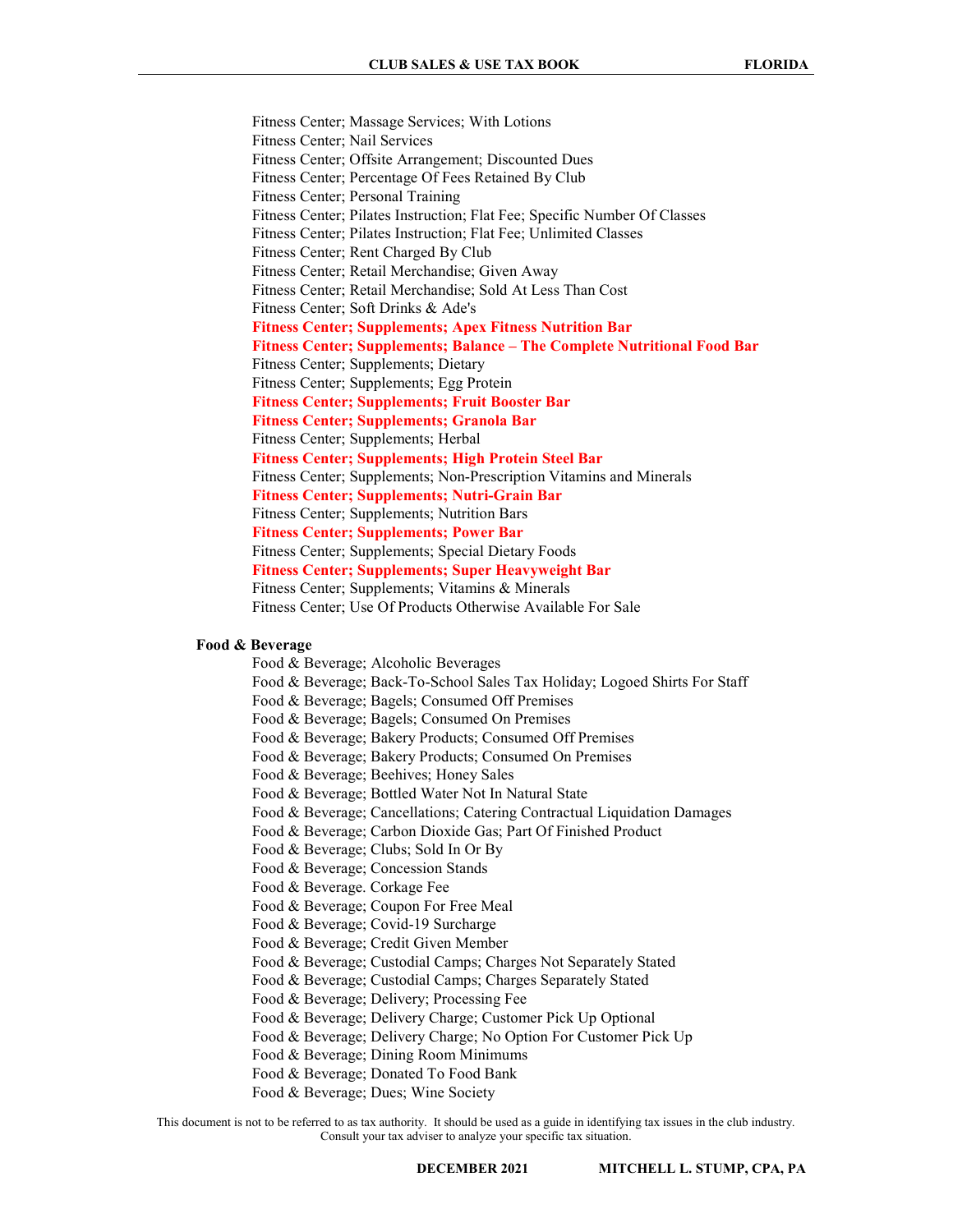Food & Beverage; Employee; Selling Inventory Items Food & Beverage; Employee Meals Food & Beverage; Employee Food & Drink; Convenience Food & Beverage; Employee Food & Drink; Convenience; Inter-Departmental Charge Food & Beverage; Employee Food & Drink; Included In W-2 Food & Beverage; Employee Food & Drink; Not For Convenience Food & Beverage; Employee Food & Drink; Retail Price Used By Accounting Food & Beverage; Employee Food & Drink; Sold To Food & Beverage; Food Waste Food & Beverage; Free Bagels Given To Members Food & Beverage; Free Bagels Purchased Untaxed Food & Beverage; Free Birthday Bottle Of Wine Food & Beverage; Free Coffee Purchased Untaxed Food & Beverage; Free Lemonade Purchased Untaxed Food & Beverage; Free Meals And Beverages Food & Beverage; Free Meals And Beverages; Inter-Departmental Charge Food & Beverage; Free Nuts Purchased Untaxed Food & Beverage; Free Popcorn; Purchased Untaxed Food & Beverage; Free Snacks Purchased Untaxed Food & Beverage; Free Wine Glasses Food & Beverage; Furnished As Convenience To Employer Food & Beverage; Furnished By Customer; Fee To Prepare Food & Beverage; Ice Food & Beverage; Ice Carving Food & Beverage; Ice Carving; Labor Only Food & Beverage; Independent Contractor Services To Manage F&B Food & Beverage; Meal To Be Heated By End User Food & Beverage; Meals Sold To Members Food & Beverage; Next One Free Food & Beverage; Perrier Water Food & Beverage; Perrier Water; Lemon Flavor Added Food & Beverage; Plastic Stir Sticks Food & Beverage; Pre-Assembled Meals Food & Beverage; Raw Food Kits Food & Beverage; Raw Food Kits; Assembly Charge Food & Beverage; Rental; Facility Fee Food & Beverage; Rental; Labor Charge Vs. Facility Fee Food & Beverage; Rental Room Service Charge Food & Beverage; Renting Out Food Hall Food & Beverage; Resale Of Unprepared Grocery Type Items Food & Beverage; Sales At Fundraisers Food & Beverage; Sales To Civic Organizations Food & Beverage; Sales To Members; Separately Stated Food & Beverage; Sales To Qualified Charities Food & Beverage; Sales To Qualified Religious Institutions Food & Beverage; Sales To Social Organizations Food & Beverage; Setup Fee; For Ice Food & Beverage; Setup Fee; For Soda Food & Beverage; Setup Fee; For Soft Drinks Food & Beverage; Setup Fee; For Water Food & Beverage; Two For One Drink

Food & Beverage; Two For One Meal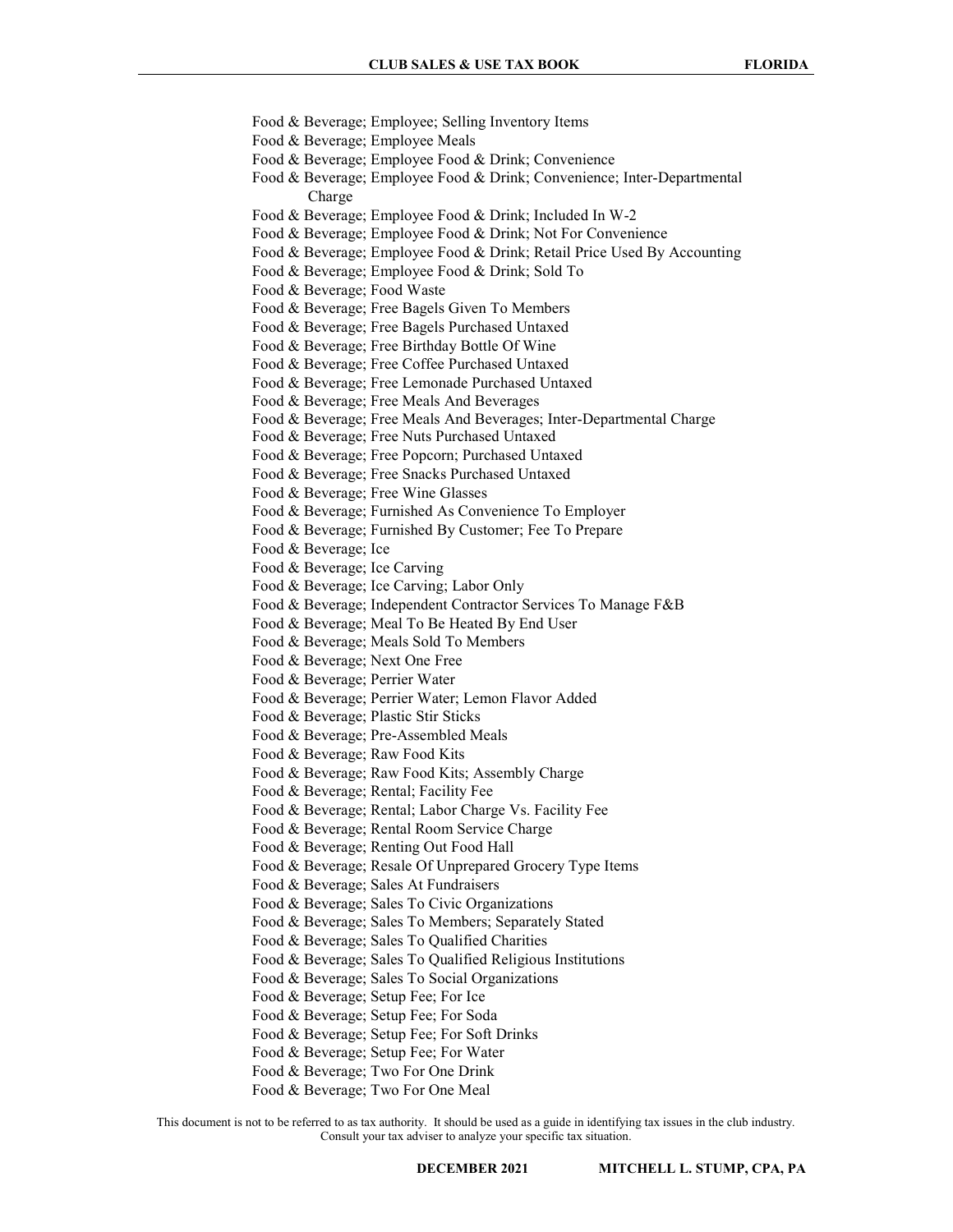Food & Beverage; Unbaked Pizza Food & Beverage; Vending Cart; Drinking Water Food & Beverage; Vending Cart; Food Sales Food & Beverage; Vending Machine; Drinking Water Food & Beverage; Vending Machine; Food Sales Food & Beverage; Water; Bottled Water Food & Beverage; Water; Carbonation Added Food & Beverage; Water; Distilled Food & Beverage; Water; Minerals Added Food & Beverage; Water; Natural Carbonated

Food & Beverage; Water; Natural Mineral

# Functions

Functions; Add On Admissions

 Functions; Casino Party Night Functions; Cookies Functions; Limousine Services Functions; Qualifying Live Ballet Functions; Qualifying Live Opera

Functions; Qualifying Live Theatre

Functions; Room Set-Up Fee; No Sale Or Rental Of Tangible Personal Property

Functions; Room Set-Up Fee; Sale Or Rental Of Tangible Personal Property

Functions; Take Sales Tax Credit For Sales Tax Paid

Functions; Theatre Ticket Packages Pass Through

Functions; Tour Ticket Packages Pass Through

Functions; Transportation

# Funds

 Funds; Beautification Funds; Bereavement Funds; Disaster Relief Funds; Employee Appreciation Funds; Flower Planting Funds; Hole-In-One Funds; Holiday Fund Funds; Holiday Fund; Mandatory Funds; Memorial Funds; Retirement Funds; Tree Planting

#### General

 General; 50/50 Raffle; Tree Fund General; Accounts Payable Discounted Price General; Acquired Tax Paid; Item Subsequently Resold General; Advertising; Printer Costs; In And Out Of State Mailings General; Advertising Income General; Annual Reports; Printing Costs General; Annual Reports; Shipping And Postage Costs General; Back-To-School Sales Tax Holiday; Logoed Shirts For Staff General; Back-To-School Sales Tax Holiday; Mail Order General; Bad Debt General; Bar Code Stickers; Free General; Bar Code Stickers; Sold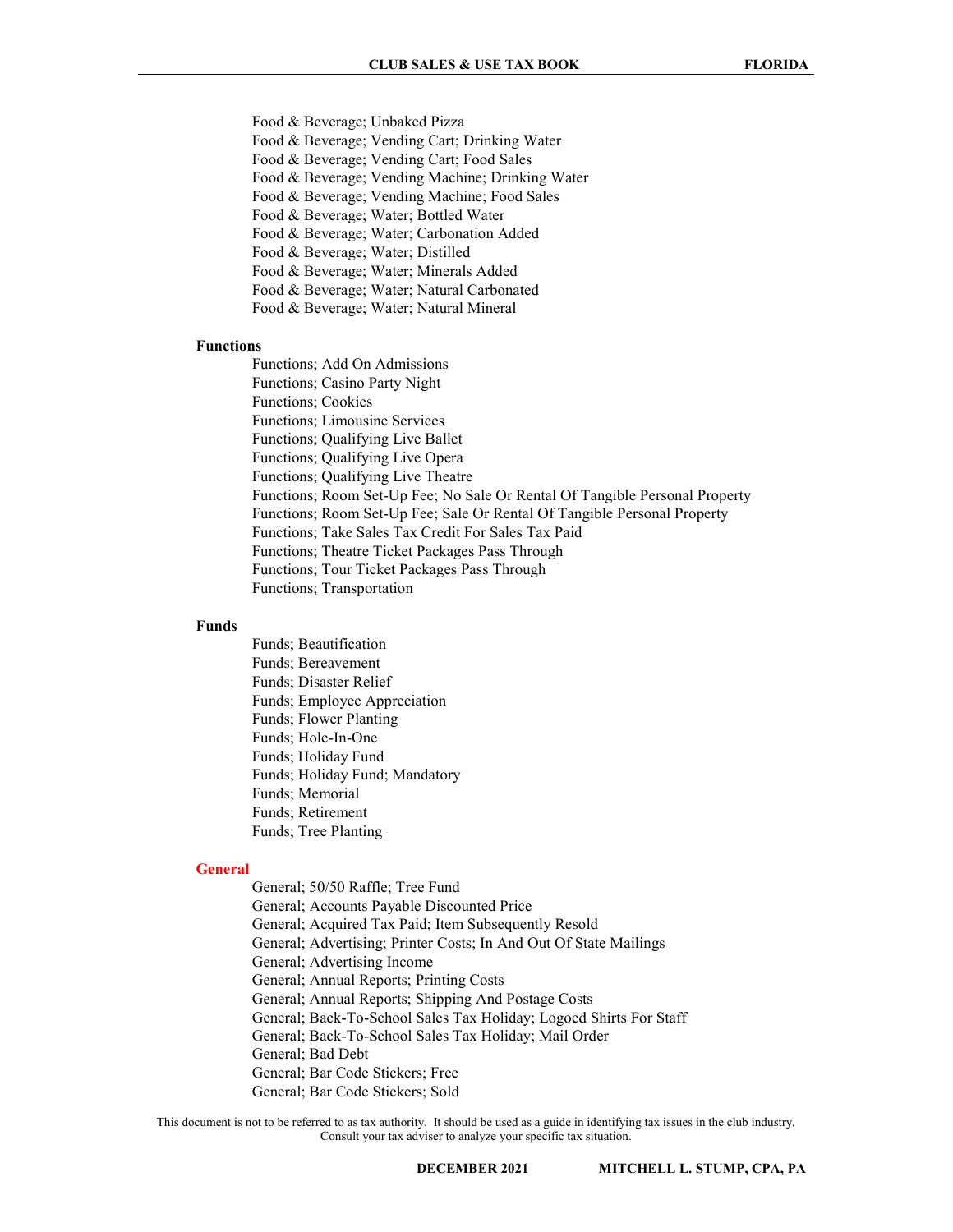General; Car Wash General; Car Wash; Gratuity Not Fully Distributed General; Car Wax General; Car Wax With Wash General; Car Wax With Wash; Gratuity Not Fully Distributed General; Concierge Services General; Cookbooks; Proceeds Going To Charity General; Copy General; Credit Card Convenience Fee; Part Of Personal Service Price General; Credit Card Convenience Fee; Part Of Product Purchase Price General; Credit Card Processing Fee; Part Of Personal Service Price General; Credit Card Processing Fee; Part Of Product Purchase Price General; Credit Card Purchases; No Sales Tax Charged General; Delinquent Finance Charge General; Discretionary Surtax; Differing County Rates General; Discretionary Surtax; Invoice Date Controls General; Disinfectant Wipes General; Electricity Exemption; Club Responsible For Determination General; Employee Gifts; Turkeys General; Employee Handbooks General; Energy Surcharge General; Estimated Sales Tax Required General; Face Masks General; Finance Charge General; Fire Alarm Systems; Labor Only General; Fire Extinguishers; Labor Only General; Fire Sprinkler Systems; Labor Only General; Fire Suppression System; Real Property General; Fire Suppression System Parts General; Foreign Diplomat General; Freedom Week Sales Tax Holiday General; Freedom Week Sales Tax Holiday; Use Or Access To Private And Membership Clubs General; Freedom Week Sales Tax Holiday; Use Or Access To Private And Membership Clubs; Explained General; Fuel Surcharge General; Fuel Surcharge; Mix Of Taxable & Nontaxed General; Fuel Surcharge; Part Of Delivery Charge General; Groupon; Admission Price General; Groupon; Amount Received General; Groupon; Groupon Price General; Guest Pass; Credit Applied General; Guest Pass; Free General; Hand Sanitizers General; Invoice Date Of Member Dues General; Inspection; Fire Suppression System General; Inspection; Kitchen Hood Exhaust System General; Lack Of Receipts; Credit Card Charges General; Leased Equipment; Personal Property Tax Passthrough General; Membership Cards; Free General; Membership Cards; Sold General; Memo Billing Date Of Member Dues General; Occasional Or Isolated Sales; 30 Day Rule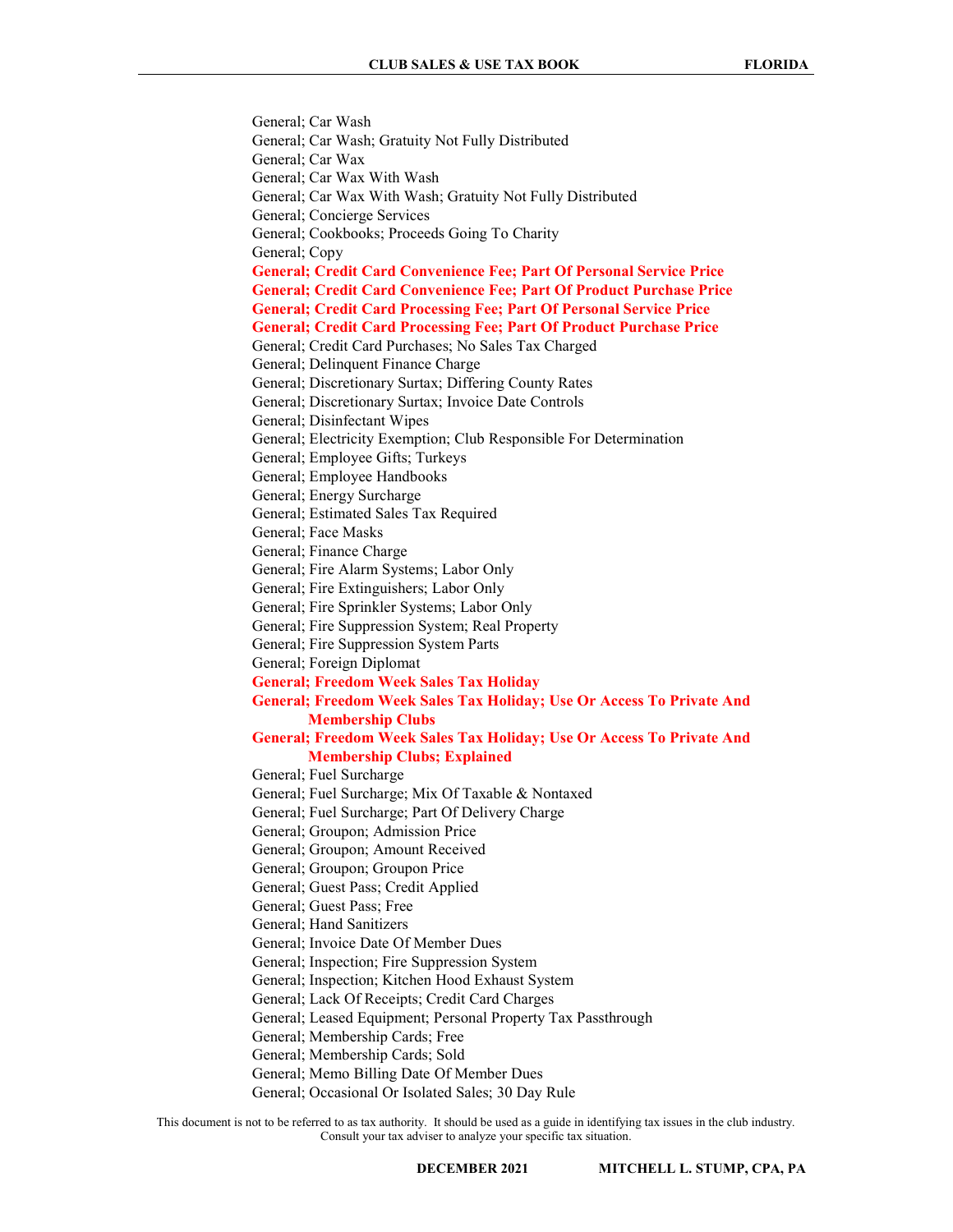General; Occasional Or Isolated Sales; Applies To Only One Side Of The Transaction? General; Occasional Or Isolated Sales; Used Furniture & Equipment General; Online Educational Courses General; Paper Products; Paper Towels General; Paper Products; Toilet Paper General; Paper Products; Toilet Paper; Offered As Part Of Meals-To-Go General; Photocopy General; Photography; With Tangible Personal Property General; Photography; Without Tangible Personal Property General; Photostating General; Purchases Out Of State General; Raffle; Acquires From Qualified 501(c)(3) Charity General; Refund; Initiation Fee; Overpaid General; Refund At Collection Rate General; Refund Sales Tax From FDR; Use Of Funds General; Religious Items; Christmas Tree General; Religious Items; Cross General; Religious Items; Menorah General; Religious Items; Nativity General; Renovations; Non-Real Property; List General; Renovations; Real Property; List General; Repair; Kitchen Hood Exhaust System General; Restocking Fee General; Rubber Gloves General; Sales Tax Credit; Community Organization Contribution General; Sales Tax Rate Table Must Be Used General; Secretarial & Administrative Services General; Shipping Charges; Not Separately Stated General; Shipping Charges; Separately Stated General; Signs; Installed General; Signs; Installed By Manufacturer General; Signs; Not Installed General; Software License With Consulting Services General; Trash Disposal

### Golf

 Golf; Caddie Services Golf; Handicap Fee Golf; Handicap Fee; Members' Children Golf; Beat-The-Pro Fee Golf; Beat-The-Pro Prize Golf; Hole-In-One Fee Golf; Hole-In-One; Plaque Purchased Golf; Hole-In-One Prize Golf; Junior Golf League

#### Golf Cart

 Golf Cart; Beverage Cart Golf Cart; Expired Lease; Carts Sold To Members Golf Cart; Free Range Picker With Lease Or Purchase Golf Cart; GPS System Golf Cart; Incidental Usage By Club Employees Golf Cart; Leased To Members; Leased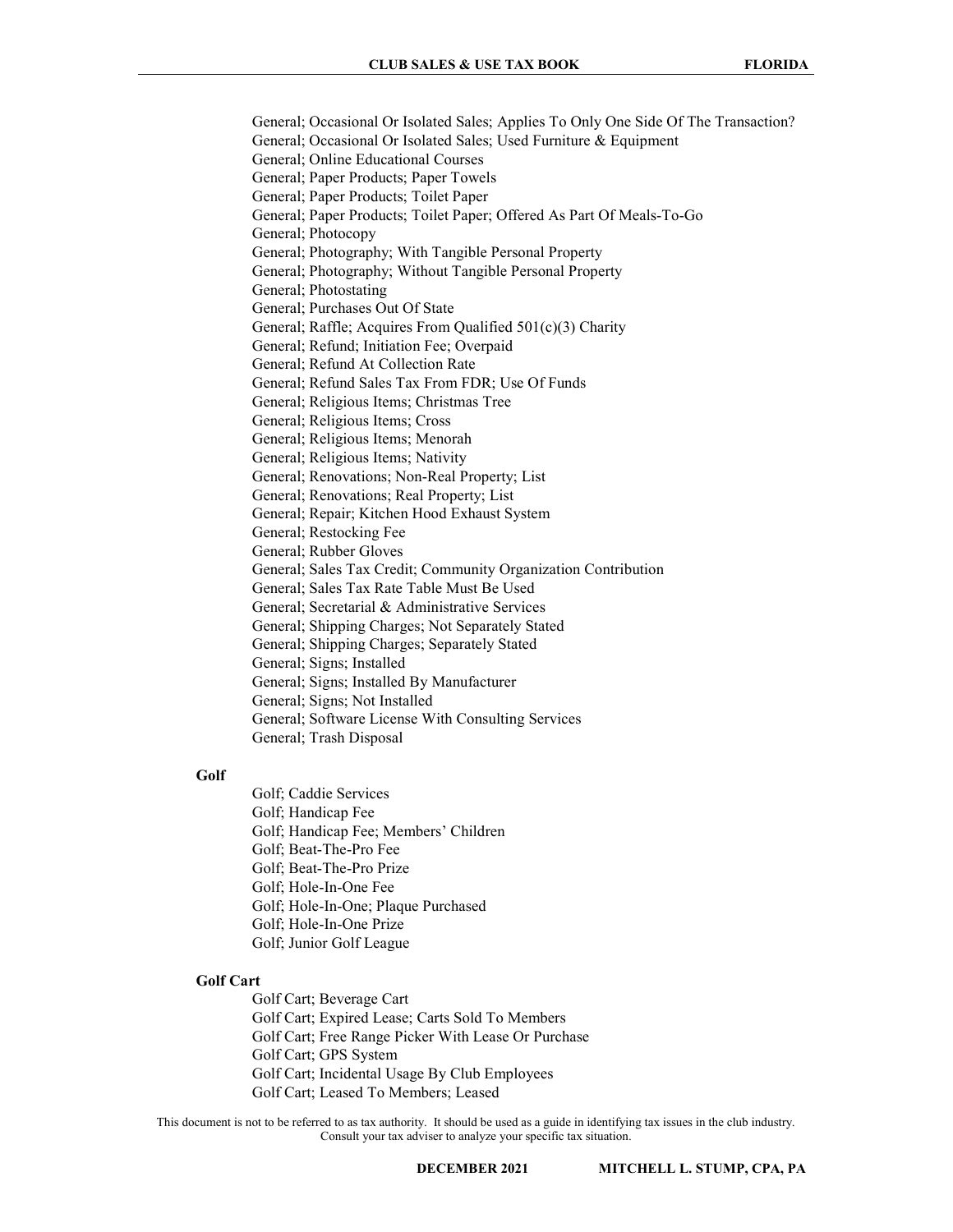Golf Cart; Leased To Members; Purchased Golf Cart; Mandatory Gratuity Fee; Part Of Cart Fee; Not Separately Stated Golf Cart; Mandatory Gratuity Fee; Separately Stated; Fully Distributed Golf Cart; Member Owned; Grease Jobs Golf Cart; Member Owned; Oil Changes Golf Cart; Member Owned; Repairs Golf Cart; Member Owned; Wash Golf Cart; Member Owned; Wax Golf Cart; Member Owned; Wax With Wash Golf Cart; Painting Of Rental Carts Golf Cart; Pull Cart; Purchased; Leased To Members Golf Cart; Range Picker Golf Cart; Ranger Use Golf Cart; Repairs To Rental Carts Golf Cart; Spare Parts Golf Cart; Trail Fees Golf Cart; Transportation Charges; Delivery; Not Subleased To Members Golf Cart; Transportation Charges; Delivery; Sublease To Members Golf Cart; Transportation Charges; Delivery; Sublease To Members; PNC Equipment Finance LLC Golf Cart; Used By Bag Staff Golf Cart; Used By Club Golf Cart; Used By Maintenance Golf Cart; Used By Rental Units That Are Comp.

# Golf Course

 Golf Course; Architect Fee; With Model Golf Course; Architect Fee; Without Model Golf Course; Beehives; Honey Sales Golf Course; Benches Golf Course; Bunker Liners Golf Course; Cart Path; Construction Golf Course; Cart Path; Resurfacing Golf Couse; Chemical Suppliers; Review Calculation; Regularly Golf Course; Compost Golf Course; Compost Sold By The Producer Golf Course; Curfew Application; Real Property Contract Golf Course; Divers; Sale Of Drowned Golf Balls Golf Course; Dyed Diesel Fuel; Non-agricultural Golf Course; Equipment Lease Payments Golf Course; Fertilizers Golf Course; Fill Dirt Golf Course; Fish; Purchased From Producer Golf Course; Fountain Golf Course; Fraze Mower; Rotor Blades; Conveyor And Elevator Belts; Surtax Limit As Operating Unit Golf Course; Fungicides Golf Course; Golf Bag Stands Golf Course; Golf Ball Washer Golf Course; Golf Ball Washer Towels Golf Course; Grass and Sprigs Golf Course; Insecticides Applies By Provider Golf Course; Irrigation System; Pump House Equipment; Tangible Personal Property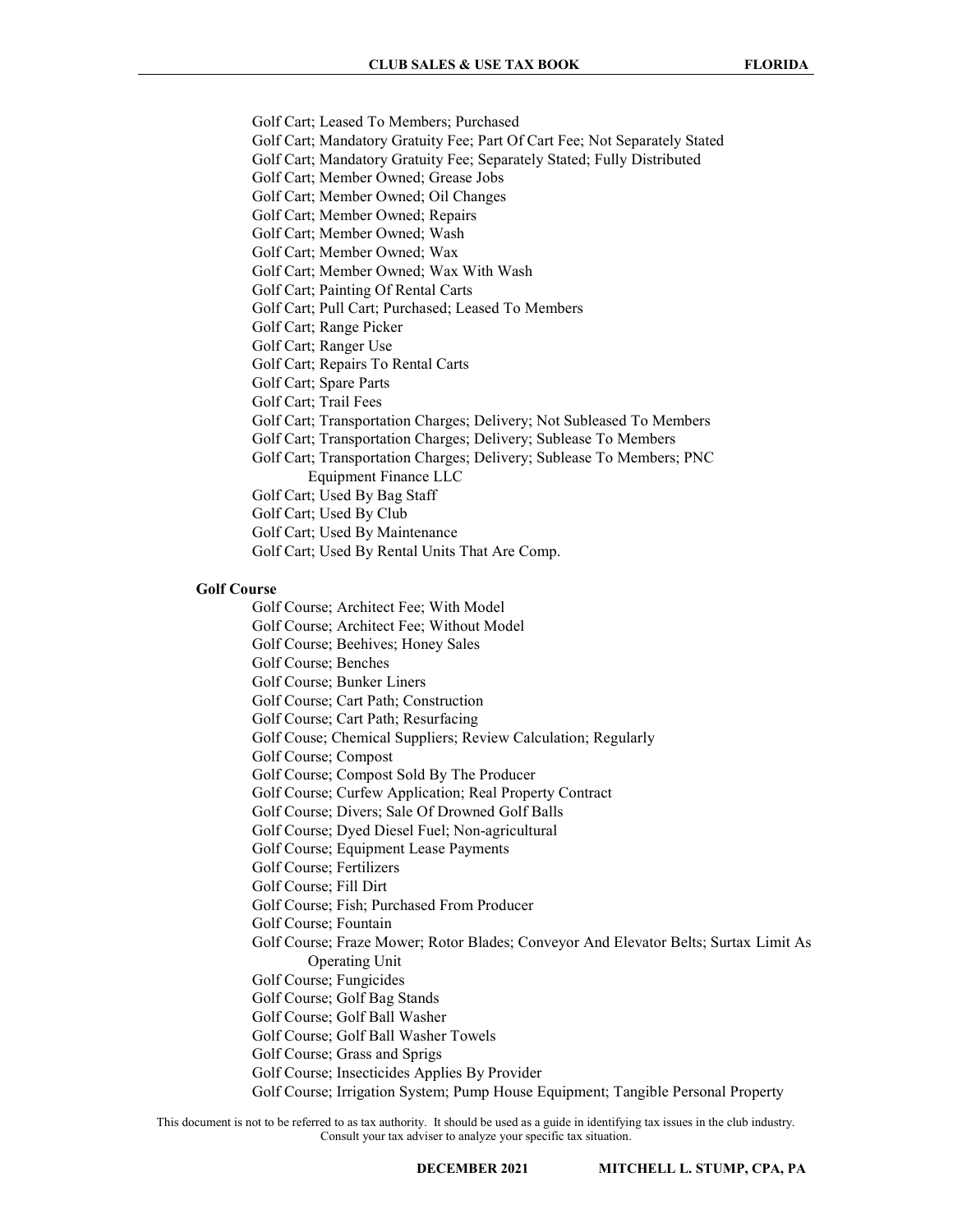Golf Course; Irrigation System; Repairs To Real Property Golf Course; Irrigation System; Repairs To Tangible Personal Property Golf Course; Landscape Contractor; Lump Sum; Cost Plus; Fixed Fee; Guaranteed Price Golf Course; Manure Golf Course; Manure Sold By The Producer Golf Course; Ornamental Nursery Stock Golf Course; Peat Moss Golf Course; Pine Straw Golf Course; Pine Straw; Not Purchased From Producer; In A Retail Sale Plus Installation Contract Golf Course; Pine Straw; Purchased From Producer Golf Course; Pins, Flags And Cups Golf Course; Purchase Of Diesel Fuel Golf Course; Purchases Direct From Farmer Golf Course; Purchases From A Trucking Contractor Golf Course; Putting Green Construction Material; In-House Construction Golf Course; Putting Green Construction Material; Part Of Contract Golf Course; Sale Of Sponsorship Space On Equipment Golf Course; Sand For Rooting Golf Course; Sand For Rooting; Sold By The Producer Golf Course; Sand For Sand Traps Golf Course; Sand Rakes Golf Course; Shrubs Golf Course; Sod Golf Course; Solar Powered Radio System Non-Solar Components Golf Course; Solar Powered Radio System Solar Components Golf Course; Tee Markers Golf Course; Topsoil Golf Course; Trash Disposal Golf Course; Trees Golf Course; Trees; Fruit For Human Consumption Golf Course; Water Hoses Golf Course; Yardage Markers

### Grocery Store

- Grocery Store; Bakery Products; Packaged For Off Premises Consumption
- Grocery Store; Bakery Products Consumed On Premises
- Grocery Store; Beehives; Honey Sales
- Grocery Store; Candy
- Grocery Store; Deli Salads; Prepared Off Premises; Sold In Original Sealed Container
- Grocery Store; Deli Salads; Prepared On Premises; Not Sold In Original Sealed Container
- Grocery Store; General Exemption
- Grocery Store; Hot Prepared Food
- Grocery Store; Ice Cream, Frozen Yogurt, Etc. In Cones
- Grocery Store; Nonexhaustive Taxable List
- Grocery Store; Nonexhaustive Tax-Exempt List
- Grocery Store; Prepared Foods In Sealed Containers
- Grocery Store; Sandwiches Ready For Consumption
- Grocery Store; Salad Bar Items; With Tables And Chairs
- Grocery Store; Salad Bar Items; Without Tables And Chairs
- Grocery Store; Served For Consumption At Store
- Grocery Store; Served For Take Out Or To Go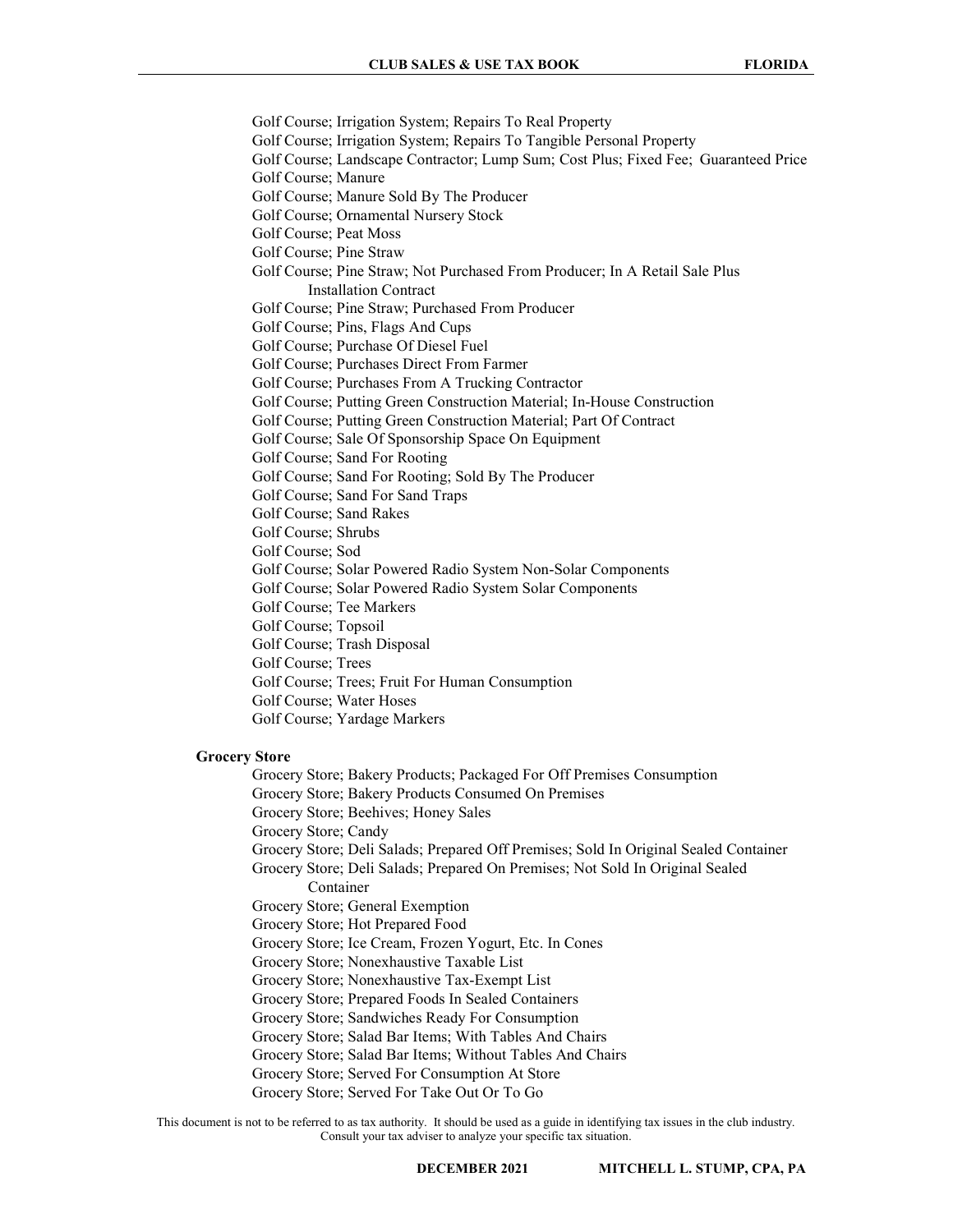Grocery Store; Soft Drinks Grocery Store; Sold As Meals For Consumption Grocery Store; Vending Machines

#### Gun Clubs

 Gun Clubs; Admission Charges; Shooting Ranges Gun Clubs; Membership Fees; Shooting Ranges

#### Kitchen Equipment

 Kitchen Equipment; Blenders Kitchen Equipment; Chafing Dishes Kitchen Equipment; Deep Fat Fryer Kitchen Equipment; Dough Cutting Machine Kitchen Equipment; Drink Dispenser Kitchen Equipment; Grills Kitchen Equipment; Hamburger Patty Machine Kitchen Equipment; Hot Dog Machine Kitchen Equipment; Ice Cream Machine Kitchen Equipment; Meat Block Kitchen Equipment; Microwave Oven Kitchen Equipment; Mixers Kitchen Equipment; Ovens Kitchen Equipment; Popcorn Machine Kitchen Equipment; Pots & Pans Kitchen Equipment; Proofing Boxes Kitchen Equipment; Repair Parts Kitchen Equipment; Renovations; Question Invoices? Kitchen Equipment; Renovations; Real Property Kitchen Equipment; Renovations; Tangible Personal Property Kitchen Equipment; Roll Warmer Kitchen Equipment; Sandwich Unit Kitchen Equipment; Slicers Kitchen Equipment; Slow Cookers Kitchen Equipment; Slush Drink Machine Kitchen Equipment; Steam Kettle Kitchen Equipment; Toaster Kitchen Equipment; Trays

# Kitchen Supplies

 Kitchen Supplies; Aluminum Foil For Baking & Serving Bake Potatoes Kitchen Supplies; Bag Ties Kitchen Supplies; Bags For Bread Kitchen Supplies; Bags For Freezer Kitchen Supplies; Bags For Produce Kitchen Supplies; Boxes Kitchen Supplies; Burger Baskets Kitchen Supplies; Butter Chips Kitchen Supplies; Cardboard 6 & 12-Pack Lift Cartons Kitchen Supplies; Chicken Baskets Kitchen Supplies; Chop Holders Kitchen Supplies; Containers Kitchen Supplies; Disposable Utensils Kitchen Supplies; Doilies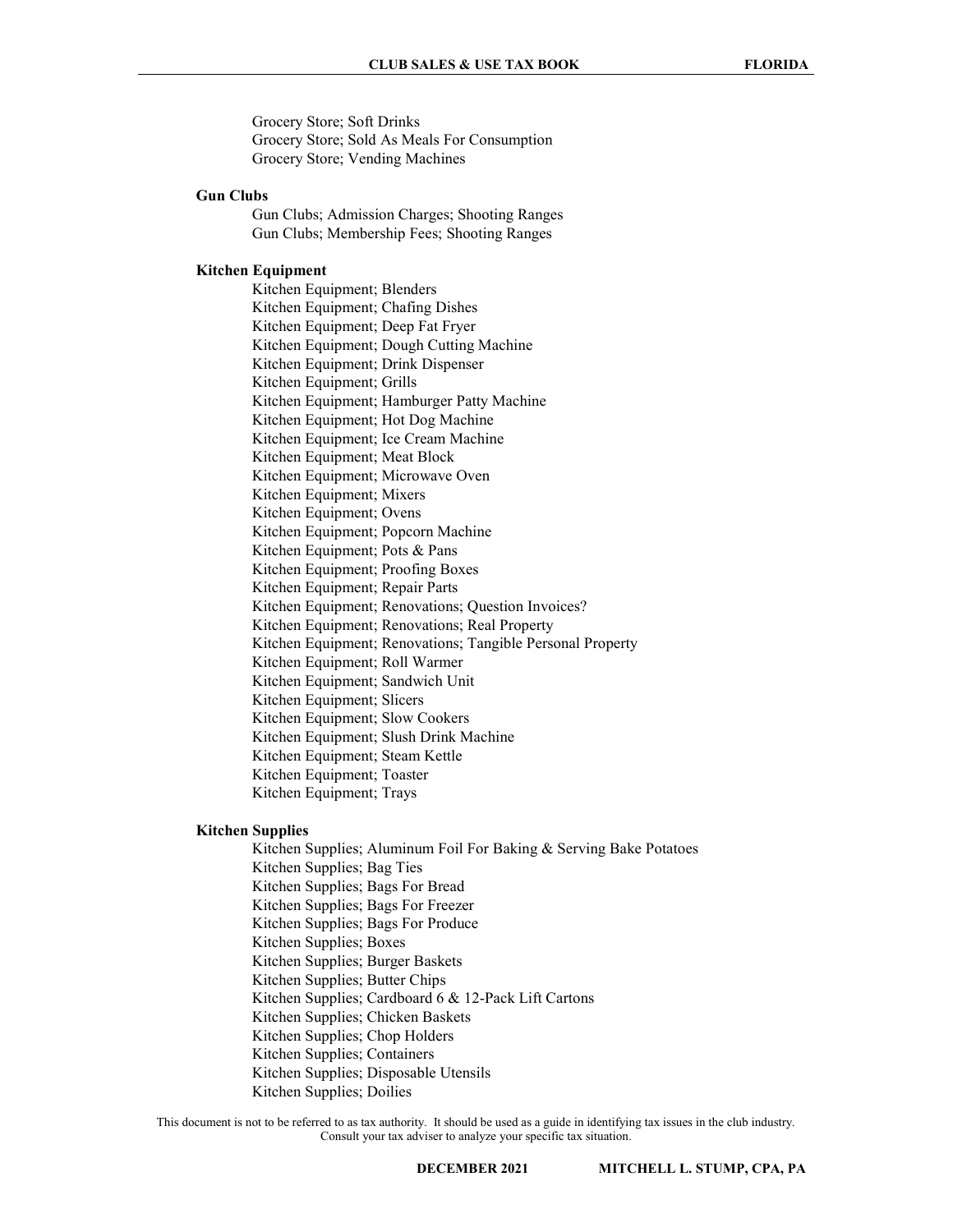Kitchen Supplies; Egg Cartons Kitchen Supplies; Egg Crates Kitchen Supplies; Film Wrap Kitchen Supplies; Frankfurter Holders Kitchen Supplies; Guest Checks Kitchen Supplies; Hamburger Holders Kitchen Supplies; Ice For Packaging Containers Kitchen Supplies; Leftover Bags Kitchen Supplies; Menus Kitchen Supplies; Oil To Line Packaging Containers Kitchen Supplies; Packaging Containers; Paper Kitchen Supplies; Packaging Containers; Plastic Kitchen Supplies; Packaging Containers; Plastic Coated Kitchen Supplies; Packaging Containers; Styrofoam Kitchen Supplies; Paper Covers For Fruit Juice Glasses Kitchen Supplies; Paper Cup Lids Kitchen Supplies; Paper Cups Kitchen Supplies; Paper Mats Kitchen Supplies; Paper Napkins Kitchen Supplies; Paper Plates Kitchen Supplies; Paper Tops For Creamers Kitchen Supplies; Placemats Kitchen Supplies; Plastic Coated Plates Kitchen Supplies; Plastic Spoons & Forks Kitchen Supplies; Product Free To Customer; Cups Kitchen Supplies; Product Free To Customer; Plastic Stirrers Kitchen Supplies; Product Free To Customer; Straws Kitchen Supplies; Salt For Packaging Containers Kitchen Supplies; Single-Use Baking Dishes Kitchen Supplies; Skewers Kitchen Supplies; Soufflé Cups Kitchen Supplies; Steak Markers Not Removed Kitchen Supplies; Steak Markers Removed Kitchen Supplies; Stirrers Kitchen Supplies; Straws Kitchen Supplies; Toilet Tissue Kitchen Supplies; Toothpick Frills Kitchen Supplies; Toothpicks Kitchen Supplies; Towels Kitchen Supplies; Wooden Spoons & Forks

#### Lessons

 Lessons; Aerobics Lessons; Art/Painting Instruction; Including Supplies Lessons; Art/Painting Instruction; Supplies Already Taxed Lessons; Bridge Lessons; Club Keeps Percentage Lessons; Cooking Lessons; Golf Lessons; Golf; Golf Balls Included Lessons; Golf; Range Included Lessons; Instruction Plus Use Of Facility During Lesson Lessons; Personal Training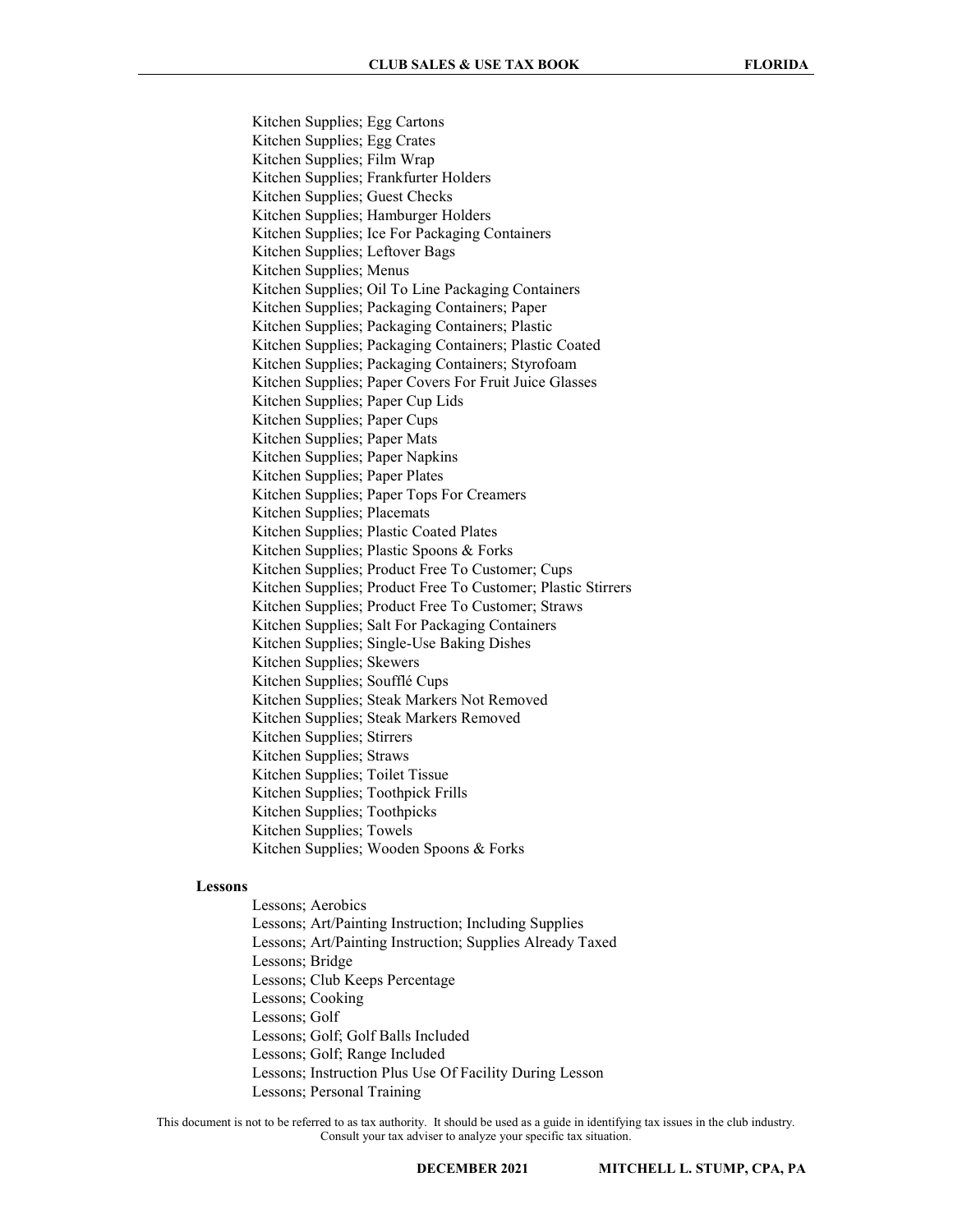Lessons; Professional Instruction Lessons; Professional Instruction; Packaged With Lunch Lessons; Racquet Sports Lessons; Swimming Lessons; Tennis Lessons; Using Trackman

# Locker Room

 Locker Room; Blood Pressure Monitors, Kits, & Parts Locker Room; Body Lotion Locker Room; Chemical Compounds & Test Kits Locker Room; Cloth Towels Locker Room; Cold Creams Locker Room; Colognes Locker Room; Cosmetics And Toilet Articles Locker Room; Deodorant Locker Room; Free Shoe Bag Replaced Locker Room; Guest Fee Locker Room; Hair Spray Locker Room; Laundry Service Locker Room; Locker Name Plates; Purchase Locker Room; Lockers; Purchase Locker Room; Lockers; Rental To Members Locker Room; Lockers; Rental To Members; Reduced Rate Locker Room; Luggage Storage Locker Room; Makeup Locker Room; Medical Supplies; List Locker Room; Mouthwash Locker Room; Perfumes Locker Room; Shampoo Locker Room; Shaving Products Locker Room; Shoe Shine; Tips Only Locker Room; Shoe Shine; With Shoe Repair Locker Room; Shoe Shine; Without Shoe Repair Locker Room; Soap Locker Room; Suntan Lotions Locker Room; Thermometers Locker Room; Toiletries Locker Room; Toothpaste

#### Membership Fee

 Membership Fee; Annual Dues; Memo Regarding Membership Fee; Annual Fee Collected Monthly Membership Fee; Application; Nonrefundable Membership Fee; Bad Debt Membership Fee; Bond; Reduced Dues Membership Fee; Capital Contributions Membership Fee; Capital Contributions; Borrowed From For Operating Expenses Membership Fee; Capital Contributions; Divertible To Operating Expenses Membership Fee; Capital Contributions; Installment Membership Fee; Capital Contributions; Servicing Old Capital Debt Membership Fee; Capital Installment Payment Finance Charge Membership Fee; Commission Proceeds On Resale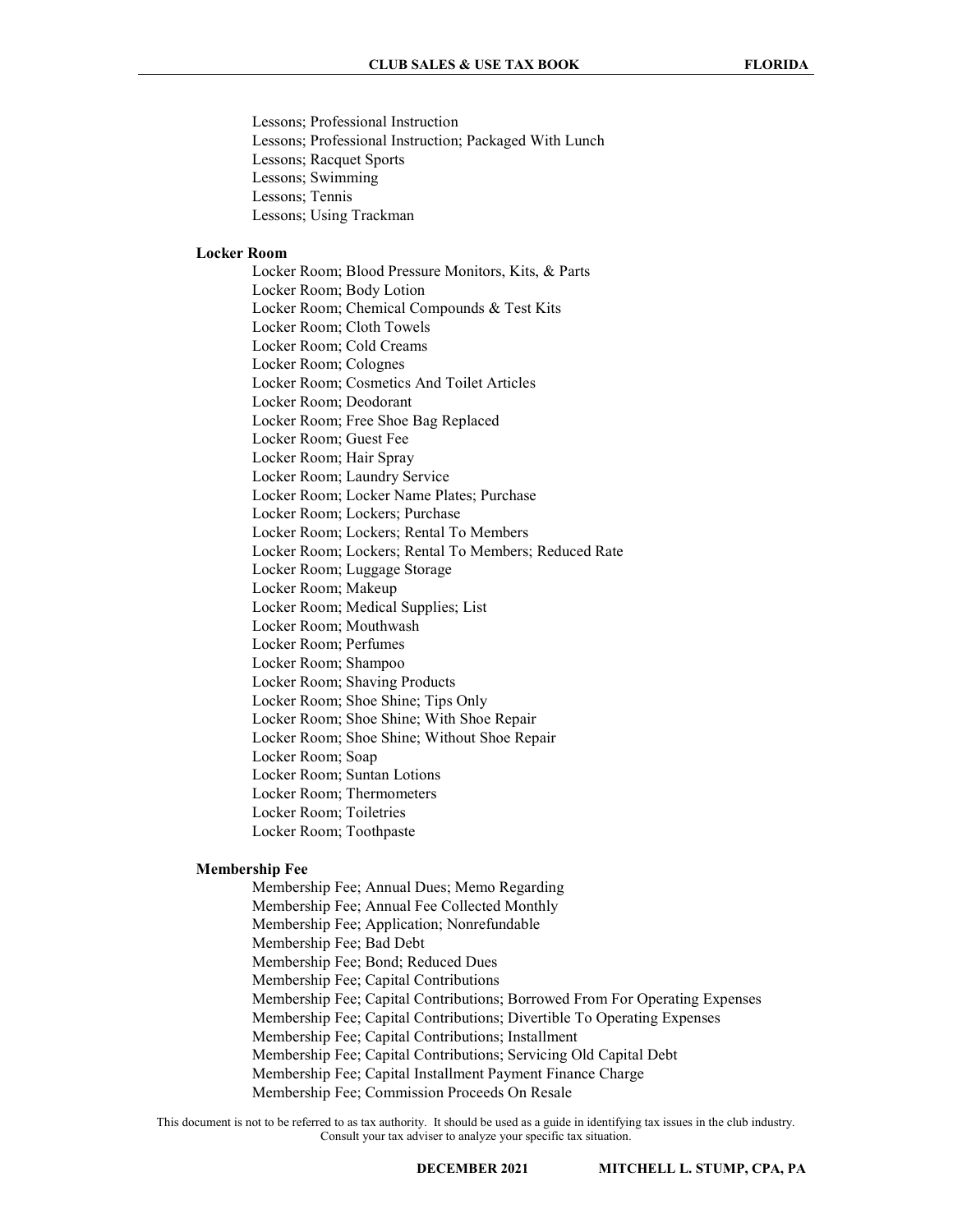Membership Fee; COVID Testing Assessment Membership Fee; Delinquent Finance Charge Membership Fee; Equitable Interest; Defined Membership Fee; Equitable Interest; Determined Membership Fee; Equity Membership; Resale By Club Membership Fee; Equity Membership; Resale By Developer Membership Fee; Equity Membership; Sale By Club Membership Fee; Equity Membership; Sale By Developer Membership Fee; Fees To Use Club Membership Fee; Finance Charge Membership Fee; Forfeited Deposit; Not Used For Capital Purposes Membership Fee; Forfeited Deposit; Used For Capital Purposes Membership Fee; Inactive Fee Membership Fee; Inactive Fee; Equity Bond Membership Fee; Initiation Obtaining Equitable Ownership Membership Fee; Installment Payment Finance Charge Not Separately Stated Membership Fee; Installment Payment Finance Charge Separately Stated Membership Fee; Late Payment Finance Charges Separately Stated Membership Fee; Mandatory Assessment To Pay Debt Membership Fee; Mandatory Membership; Multiple Categories Of Club Membership Membership Fee; Monthly Dues Taxable When Billed Membership Fee; Non-Capital Assessments; Hurricane Insurance Deductible Membership Fee; Past President; Free Dues Membership Fee; Recreational Facility; Defined Membership Fee; Recreational Facility; Reciprocals With Other Clubs Membership Fee; Refundable Deposit Membership Fee; Refundable Deposit; Doc Stamp Tax Membership Fee; Sales Tax Refunded Via Resolution Membership Fee; Social Membership Fee; Termination; Allows Access Membership Fee; Termination; Denies Access

# Membership Fee; Capital Assessments

- Membership Fee; Capital Assessments Membership Fee; Capital Assessments; Borrowing For Operating Account
- Membership Fee; Capital Assessments; Borrowing For Operating Expenses
- Membership Fee; Capital Assessments; Borrowing To Avoid Accessing Bank Line Of Credit
- Membership Fee; Capital Assessments; Borrowing To Avoid Operating Assessment
- Membership Fee; Capital Assessments; Clubhouse Renovations
- Membership Fee; Capital Assessments; Dunedin Country Club
- Membership Fee; Capital Assessments; Eight Criteria
- Membership Fee; Capital Assessments; Furniture, Fixtures and Equipment
- Membership Fee; Capital Assessments; Golf Carts
- Membership Fee; Capital Assessments; Hurricane Insurance Deductible
- Membership Fee; Capital Assessments; Indefinite Sum
- Membership Fee; Capital Assessments; Irrigation System
- Membership Fee; Capital Assessments; Kitchen Equipment And Utensils
- Membership Fee; Capital Assessments; Leased Vs. Purchased Assets
- Membership Fee; Capital Assessments; Legal Fees
- Membership Fee; Capital Assessments; Limit On When Funds Used
- Membership Fee; Capital Assessments; Maintenance Equipment
- Membership Fee; Capital Assessments; Nonequity Owner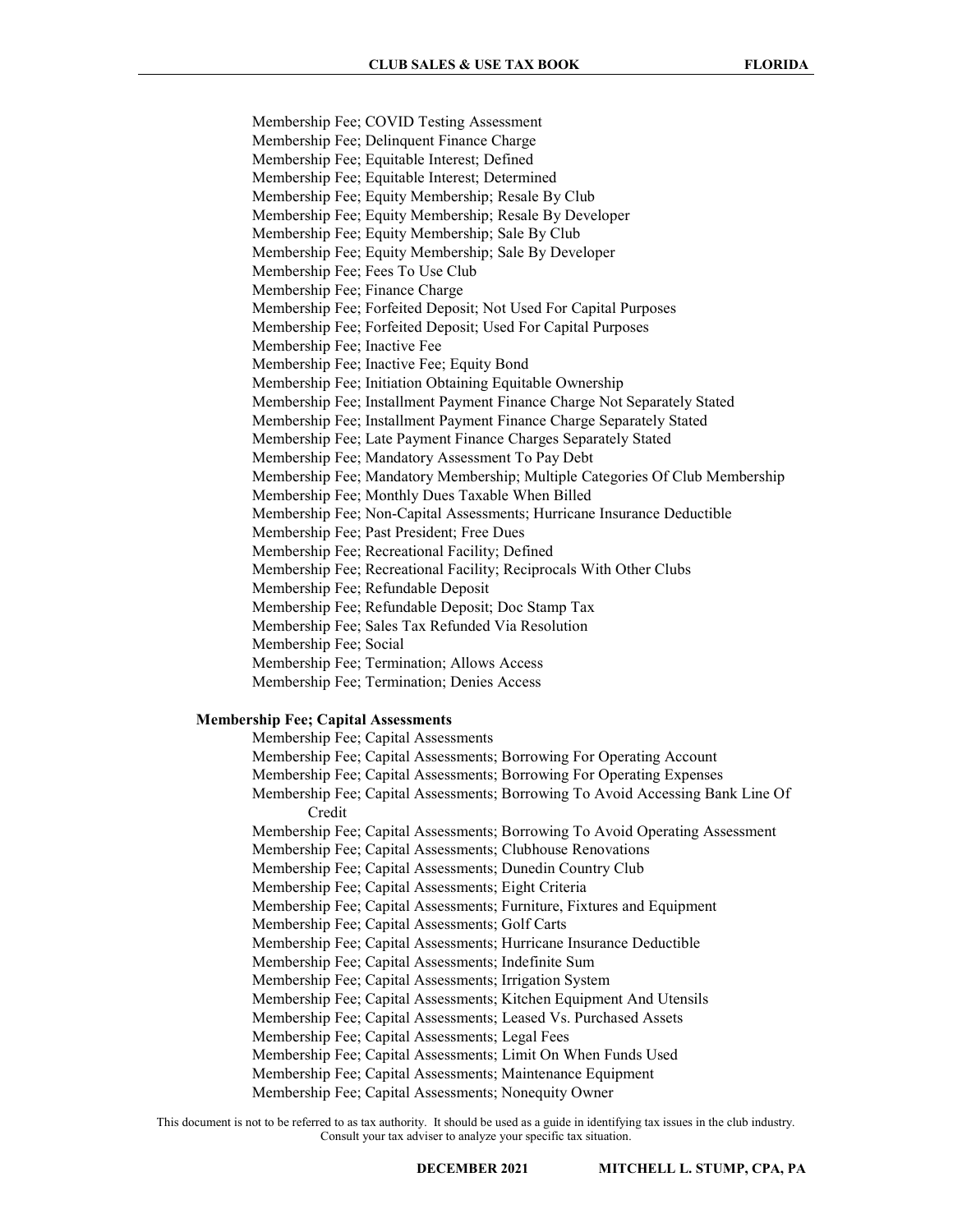Membership Fee; Capital Assessments; Pass-A-Grille Yacht Club Membership Fee; Capital Assessments; Planting Additional Trees Membership Fee; Capital Assessments; POA's Hurricane Insurance Deductible Membership Fee; Capital Assessments; Rebuilding And Replacing Bunkers Membership Fee; Capital Assessments; Rebuilding And Replacing Greens Membership Fee; Capital Assessments; Resurfacing Or Construction Of Swimming Pools Membership Fee; Capital Assessments; Resurfacing Tennis Courts

 Membership Fee; Capital Assessments; Separate Accounting From Operating Revenue Needed?

Membership Fee; Capital Assessments; Separate Bank Account Needed?

# Membership Fee; Dues

# Membership Fee; Dues; Invoice Date Controls; Not Installment Payment Date

 Membership Fee; Dues; Membership Similar To Property Owners Association Membership Fee; Dues; Mill River Plan

Membership Fee; Dues; Non-Use Of Recreational Facilities

Membership Fee; Dues; Semi-Annual Payments; Delay Tax

Membership Fee; Dues; Use Of Recreational Facilities

Membership Fee; Dues; Use Of Recreational Facility; Explained

Membership Fee; Dues; Wine Society

### Membership Fee; Equity Joining Fee

 Membership Fee; Equity Joining Fee; Commission Not Used For Capital Expenditures; Prior TAA Challenged

# Membership Fee; Equity Joining Fee; Not Used For Capital Expenditures; Prior TAA Challenged

Membership Fee; Equity Joining Fee; Used For Capital Expenditures

#### Membership Fee; Initiation Fee

 Membership Fee; Initiation Fee; Equitable Interest; Overpaid By Mistake; Refund Membership Fee; Initiation Fee; Immediate Equitable Interest; Installment Payment Membership Fee; Initiation Fee; No Equitable Interest Membership Fee; Initiation Fee; No Equitable Interest; Use Of Funds For Operating Expenses Membership Fee; Initiation Fee; No Immediate Equitable Interest; Installment Payment Membership Fee; Initiation Fee; Subsequent Reduction Membership Fee; Initiation Fee; Use Of Recreational Facility; Explained

# Out Of State Purchases

 Out Of State Purchases; Computer Equipment Out Of State Purchases; Computer Software Out Of State Purchases; Credit Card; No Sales Tax Charged Out Of State Purchases; Equipment Out Of State Purchases; Furniture Out Of State Purchases; Magazines Out Of State Purchases; Newspapers Out Of State Purchases; Toiletries Out Of State Purchases; Uniforms

#### Pool

 Pool; Chemicals Pool; Chlorine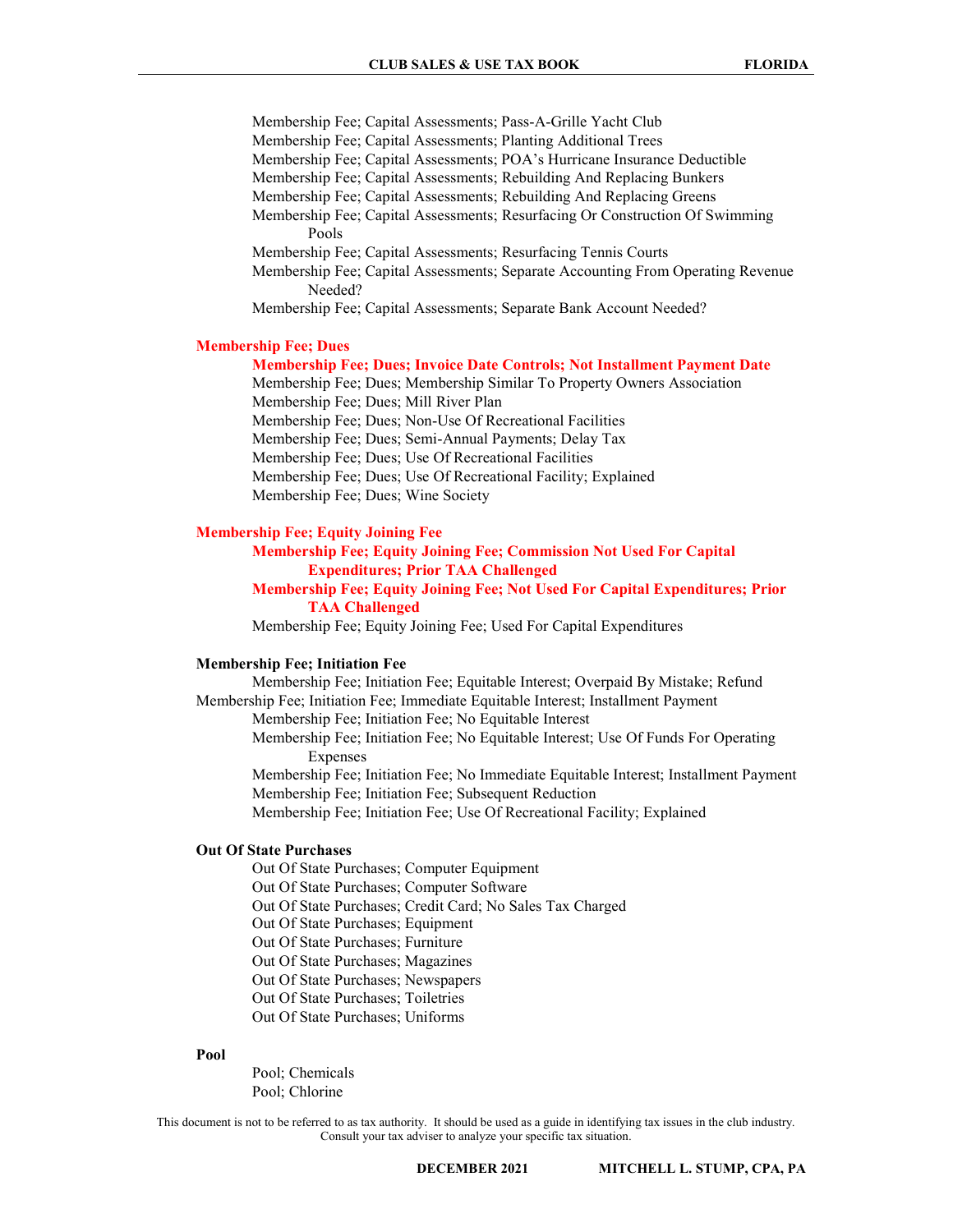Pool; Floats

Pool; In-Ground; Cleaning

Pool; In-Ground; Filters

Pool; In-Ground; In-House Repair Vs. Contractor

Pool; In-Ground; Leak Detection

Pool; In-Ground; Main Drains

Pool; In-Ground; Motors

Pool; In-Ground; Pumps

Pool; In-Ground; Repair

Pool; In-Ground; Timer Boxes

Pool; In-Ground; Transformers

Pool; In-Ground; Underwater Light Fixtures

Pool; In-Ground; Valves

Pool; Installation Including Accessories And Parts

Pool; Swim Team Instruction Fee

Pool; Swim Team Participation Fee

Pool; Swim Team Uniforms

Pool; Toys

#### Pro Shop Merchandise

 Pro Shop Merchandise; Alterations Of Clothing Pro Shop Merchandise; Back-To-School Sales Tax Holiday Pro Shop Merchandise; Back-To-School Sales Tax Holiday; \$\$ Amount Changes Annually Pro Shop Merchandise; Back-To-School Sales Tax Holiday; Layaways Pro Shop Merchandise; Back-To-School Sales Tax Holiday; Logoed Shirts For Staff Pro Shop Merchandise; Back-To-School Sales Tax Holiday; Not In Stock; Rain Check Pro Shop Merchandise; Back-To-School Sales Tax Holiday; Partial Exempt List Pro Shop Merchandise; Back-To-School Sales Tax Holiday; Partial Taxable List Pro Shop Merchandise; Ball Markers Not Purchased For Resale Pro Shop Merchandise; Ball Markers Purchased For Resale Pro Shop Merchandise; Ball Repair Tools Not Purchased For Resale Pro Shop Merchandise; Ball Repair Tools Purchased For Resale Pro Shop Merchandise; Charging For Gift Wrap; Bows Pro Shop Merchandise; Charging For Gift Wrap; Paper Pro Shop Merchandise; Charging For Gift Wrap; Ribbon Pro Shop Merchandise; Charging For Gift Wrap; Tape Pro Shop Merchandise; Consigned Pro Shop Merchandise; Credit Book Pro Shop Merchandise; Donations Of Merchandise; Pre 7-1-19 Pro Shop Merchandise; Donations Of Merchandise; Change In Law July 1, 2019 Pro Shop Merchandise; Drop Shipped In State Pro Shop Merchandise; Drop Shipped Out Of State Pro Shop Merchandise; Free Gift Wrap; Bows Pro Shop Merchandise; Free Gift Wrap; Paper Pro Shop Merchandise; Free Gift Wrap; Ribbon Pro Shop Merchandise; Free Gift Wrap; Tape Pro Shop Merchandise; Free Shopping Bags Pro Shop Merchandise; Gift Certificate; Redemption Of Pro Shop Merchandise; Gift Certificate; Sale Of Pro Shop Merchandise; Gift Certificate; Sold To An Exempt Organization

Pro Shop Merchandise; Gift Wrapping Charge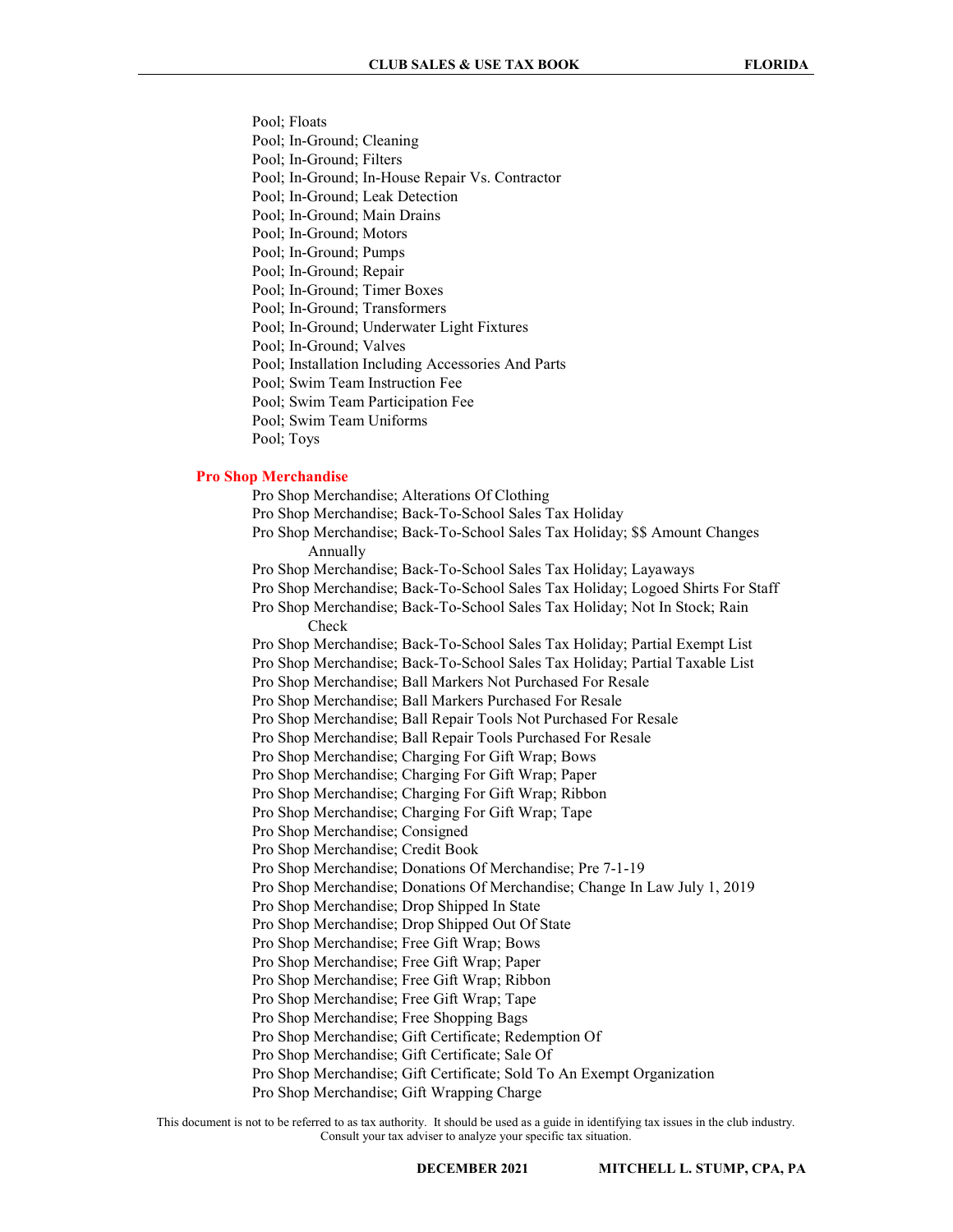Pro Shop Merchandise; Golf Bag Tags; Not Resold Pro Shop Merchandise; Labor To Re-grip Club Pro Shop Merchandise; Labor To String Racquet Pro Shop Merchandise; Mill River Plan Pro Shop Merchandise; Owned By Pro; Not Club's Responsibility Pro Shop Merchandise; Price Tags; Accompanying Article Pro Shop Merchandise; Price Tags; Retained By Club Pro Shop Merchandise; Purchase Of Complimentary Use Golf Clubs Pro Shop Merchandise; Purchase Of Complimentary Use Tennis Racquets Pro Shop Merchandise; Purchase Of Rental Golf Clubs Pro Shop Merchandise; Purchase Of Rental Tennis Racquets Pro Shop Merchandise; Range Balls Pro Shop Merchandise; Rental Of Golf Clubs Pro Shop Merchandise; Rental Of Golf Clubs; At No Charge Pro Shop Merchandise; Sale Of Clothing Pro Shop Merchandise; Sale Of Clothing Accessories Pro Shop Merchandise; Score Cards Pro Shop Merchandise; Scoring Pencils Pro Shop Merchandise; Shipped Out Of State Pro Shop Merchandise; Shipped Out Of State; Purchased From Out Of State Pro Shop Merchandise; Shipped Out Of State; Purchased In Florida Pro Shop Merchandise; Shipping Charges; Not Separately Stated Pro Shop Merchandise; Shipping Charges; Separately Stated Pro Shop Merchandise; Shipping Labels Pro Shop Merchandise; Staff Golf Shirts Not Purchased For Resale Pro Shop Merchandise; Tobacco Products Pro Shop Merchandise; Tees Not Purchased For Resale Pro Shop Merchandise; Tees Purchased For Resale Pro Shop Merchandise; Uniforms Pro Shop Merchandise; Uniforms; Purchased Out Of State

# Property Owner's Association

This document is not to be referred to as tax authority. It should be used as a guide in identifying tax issues in the club industry. Consult your tax adviser to analyze your specific tax situation. Property Owner's Association; Capital Assessments; Golfers Only Property Owner's Association; Club Acting Like POA Property Owner's Association; Club Dues After Merger Property Owner's Association; Club Paying Fee Property Owner's Association; Dues Property Owner's Association; Dues; Paid By Club Property Owner's Association; Electricity Exemption; Responsible For Determination Property Owner's Association; Fee Property Owner's Association; Lump Sum Mandatory Assessments Property Owner's Association; Mandatory Assessment Property Owner's Association; Mandatory Assessment As Condition Of Home Ownership Property Owner's Association; Mandatory Assessment Payments; After Merger Of Club Property Owner's Association; Mandatory Assessment Payments; All Member Usage Property Owner's Association; Mandatory Dues Property Owner's Association; Mandatory Fees Property Owner's Association; Mandatory Food & Beverage Minimum Charges Property Owner's Association; Membership Fee Property Owner's Association; Mowing For Other Associations Property Owner's Association; Mowing For Selected Members Property Owner's Association; Non-Golfer Dues Property Owner's Association; Non-Property Owner Fees; For Use Of Club Amenities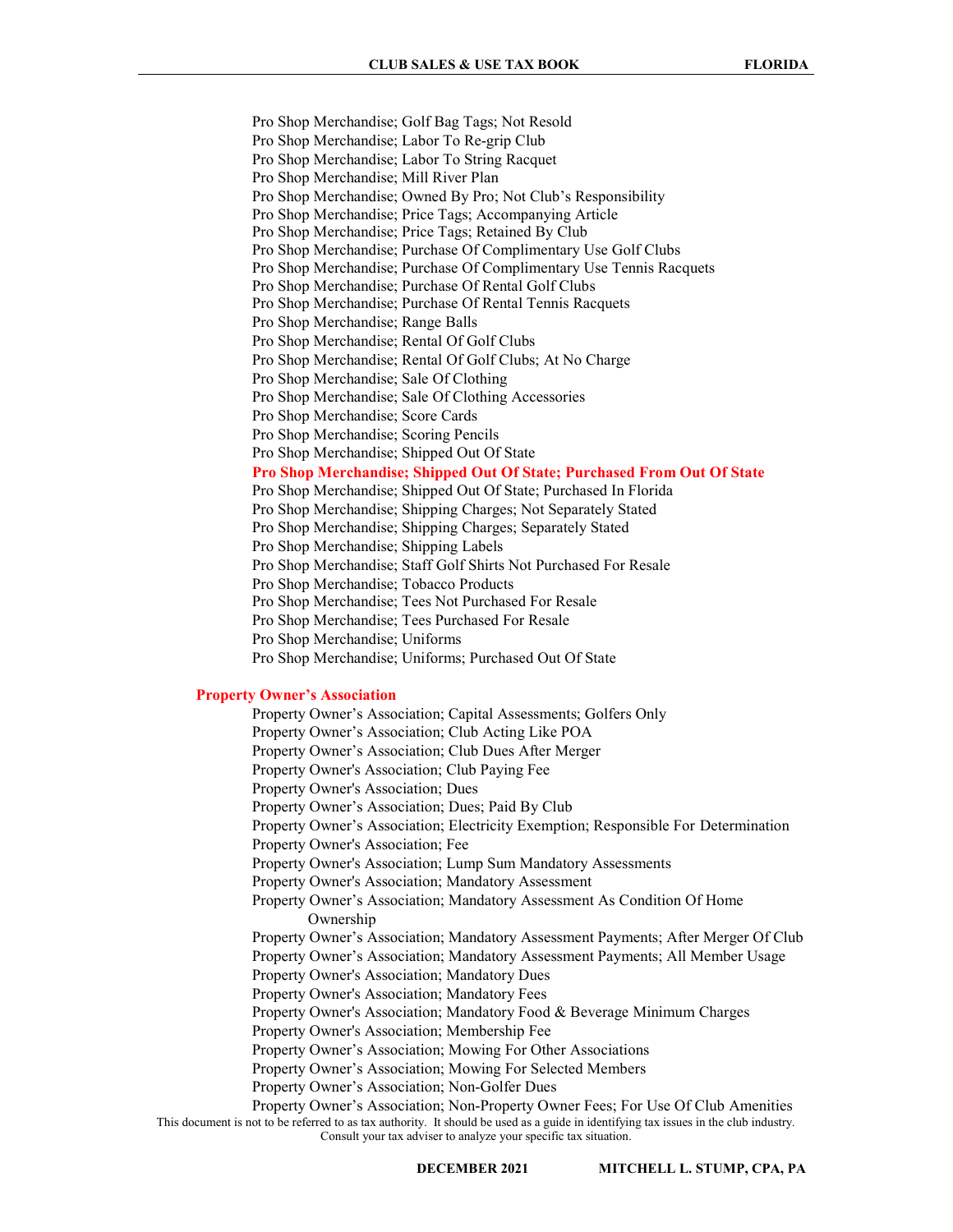Property Owner's Association; Package Of Services Not Expressly For Security Property Owner's Association; Post Merger; Initiation Fees

- Property Owner's Association; Post Merger; Membership Assessment; Above Lowest Level
- Property Owner's Association; Post Merger; Membership Assessment; At Lowest Level

Property Owner's Association; Post Merger; Membership Fee; Above Lowest Level

- Property Owner's Association; Post Merger; Membership Fee; At Lowest Level
- Property Owner's Association; Post Merger; Recurring Or Nonrecurring Capital **Assessments**

# Property Owner's Association; Post Merger; Recurring Or Nonrecurring Capital **Contributions**

 Property Owner's Association; Propane Gas; Used For Swimming Pool Property Owner's Association; Real Property Not Dedicated To Association Property Owner's Association; Rent Paid To Club Property Owner's Association; Renter Fees; Admin. Transfer Fee For Services Property Owner's Association; Renter Fees; For Use Of Athletic Facilities Property Owner's Association; Social Membership Dues Property Owner's Association; Supplying Security To Club Property Owner's Association; Tangible Personal Property Purchases Property Owner's Association; Utility Charges; Cabana Area Property Owner's Association; Utility Charges; Clubhouse Area Property Owner's Association; Utility Charges; Entryway

#### Rental

 Rental; Aircraft Tie-Down Rental; Bag Storage Fee Rental; Beach Equipment Rental; Beach Equipment; No Show Fee Rental; Billboard Advertising Services Rental; Boat Dockage Fee Rental; Bus; Purchased To Be Rented Rental; Bus; Rented To Members Rental; Cabanas; Fixed (Real Property) Rental; Cabanas; Portable Canvas Rental; Capital Improvements In Lieu Of Rent; Seminole Clubs, Inc. D/B/A Mayfair Country Club Rental; Chairs Rental; Clubhouse Licensing Agreement Rental; Conference Room Rental; Covid-19 Surcharge Rental; Driving Range Fee Rental; Facility Fee Rental; Golf Cart Storage Fee Rental; Golf Carts Rental; Golf Clubs Rental; Golf Clubs; At No Charge Rental; Labor Charge Vs. Facility Fee Rental; Location Fee Rental; Locker Fee Rental; Parking Spaces Rental; Pro Shop Space To Golf Pro Rental; Property Tax Charge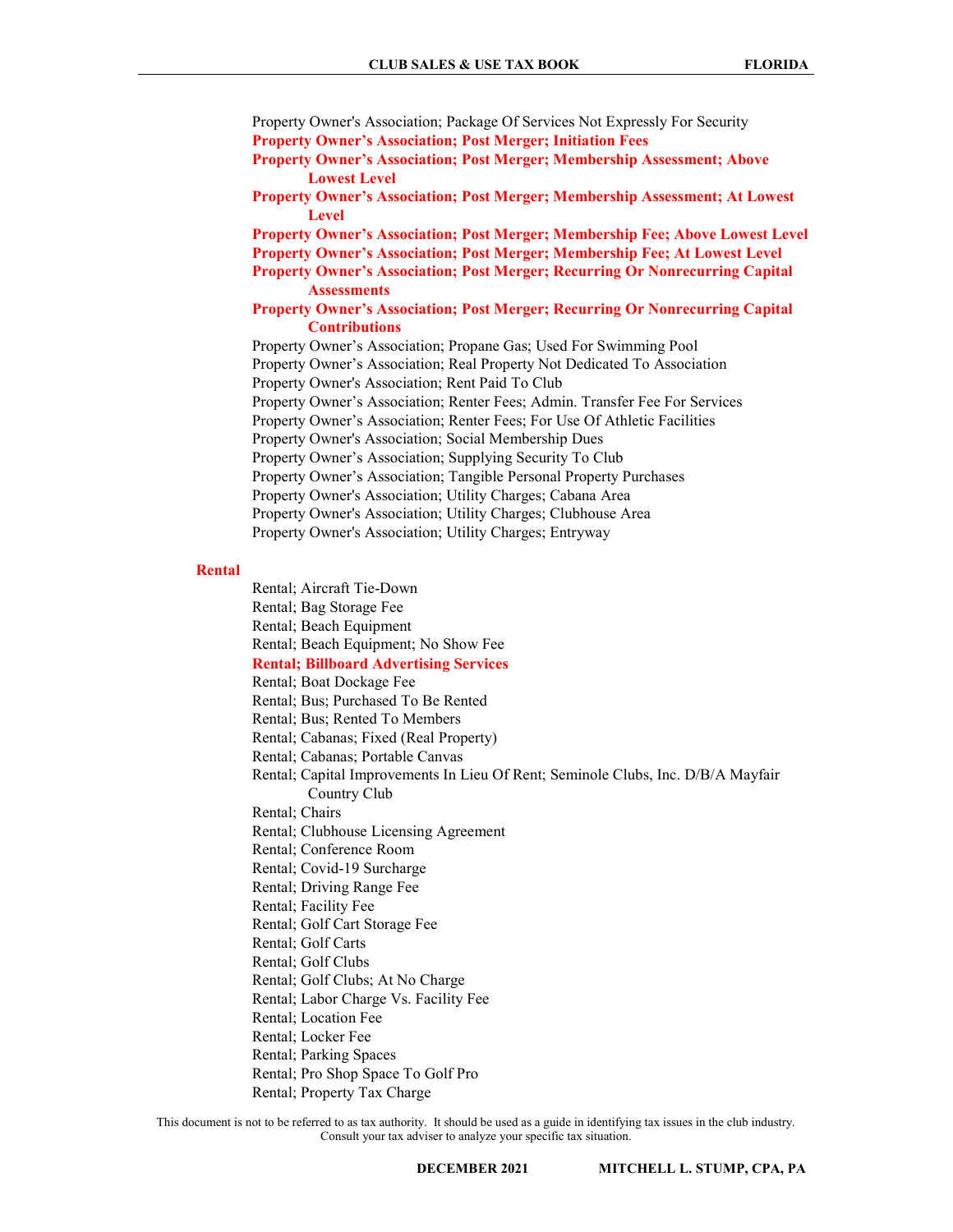Rental; Real Property; Tax Due When Collected Rental; Renting Out Food Hall Rental; Rooms Including Toiletries Rental; Shooting A Commercial Rental; Site Fee; Hosting Professional Golf Tournament Rental; Space To Independent Contractor Rental; Tennis Ball Machine Rental; Tennis Court Fee Rental; Trail Fees Rental; Trees Rental; Trimmers Own Decorations

# Rental; Umbrellas

#### Rental; Real Property; Reduced Rate

 Rental; Real Property; Reduced Rate; 6%; 5.8%; 5.7%; 5.5% Or 2.0% For 2022 Rental; Real Property; Reduced Rate; 6%; 5.8%; 5.7%; 5.5% Remains The Same For 2022

Rental; Real Property; Reduced Rate; Billboard Advertising Services

Rental; Real Property; Reduced Rate; Billboard Without Advertising Services

Rental; Real Property; Reduced Rate; Boat Storage Space

Rental; Real Property; Reduced Rate; Cabanas; Fixed

Rental; Real Property; Reduced Rate; Club Leased Lockers

Rental; Real Property; Reduced Rate; Commercial Office Space

Rental; Real Property; Reduced Rate; Dockage Rental

Rental; Real Property; Reduced Rate; Plus County Surtax

Rental; Real Property; Reduced Rate; POA Office Space

Rental; Real Property; Reduced Rate; Retail Space

Rental; Real Property; Reduced Rate; Room Rental

Rental; Real Property; Reduced Rate; Self-Storage Units

Rental; Real Property; Reduced Rate; Site Fee

Rental; Real Property; Reduced Rate; Storage Space For Boats

Rental; Real Property; Reduced Rate; Warehouse Space

Rental; Real Property; Reduced Rate; Wine Locker Rental

Rental; Real Property; Reduced Rate; Wine Room Rental

#### Rental Suites

Rental Suites; Accommodation For No Consideration

Rental Suites; Attrition Fees

Rental Suites; Bedding

Rental Suites; Cancellation Fees

Rental Suites; Consumables

Rental Suites; Covid-19 Surcharge

Rental Suites; Employee Housing; Convenience Of Club

Rental Suites; Employee Housing; Convenience Of Club; Short Term Vs. Long Term

Rental Suites; Employee Housing; Long Term

Rental Suites; Employee Housing; Short Term

Rental Suites; Fees; Condominium Application

Rental Suites; Fees; Golf Transfer

Rental Suites; Fees; Reservation

Rental Suites; Fixtures

Rental Suites; Furnishings

Rental Suites; Maid & Cleaning Services

Rental Suites; No-Show; One Nights Room Charge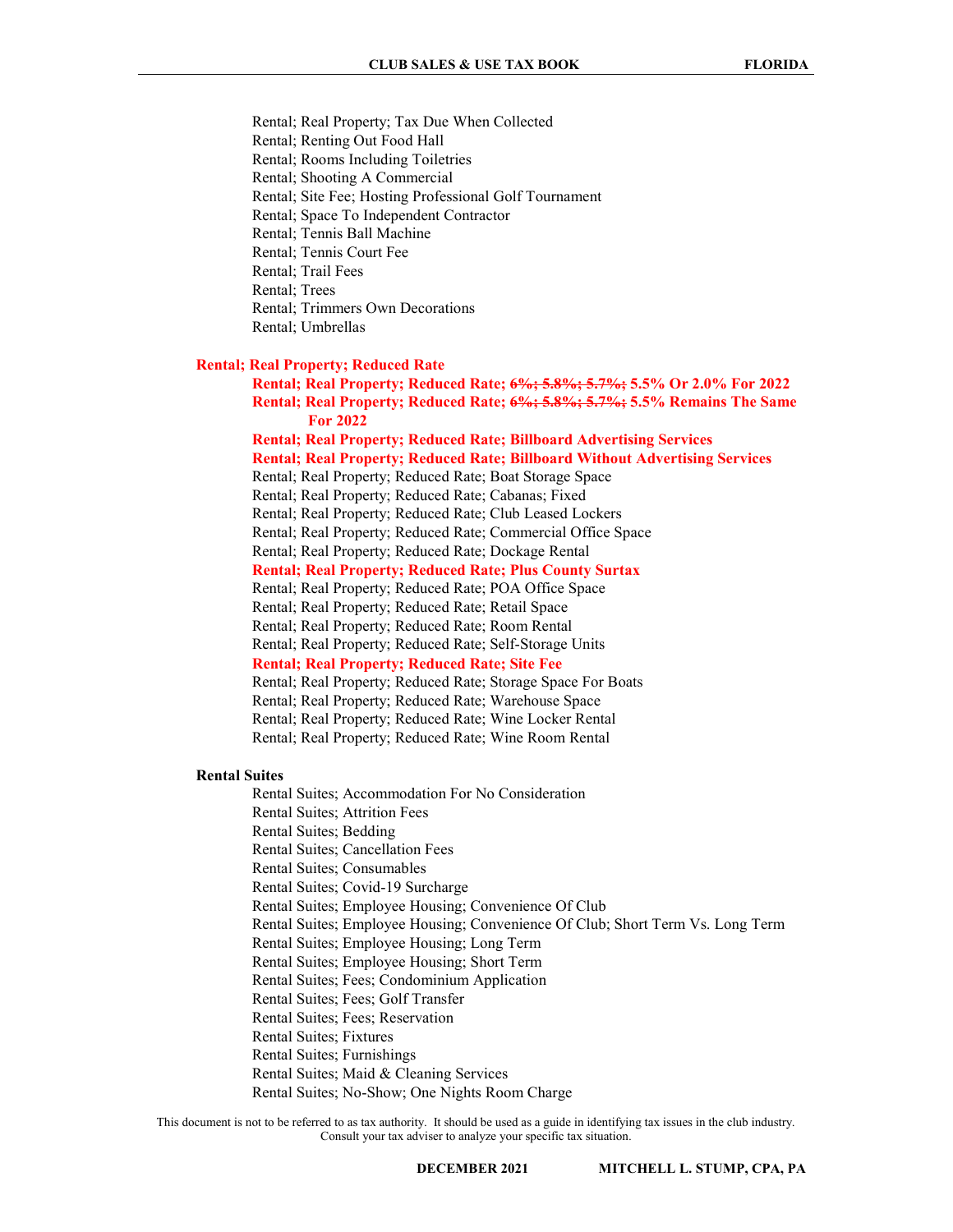Rental Suites; Room Service Charge Rental Suites; Toiletries Rental Suites; Tourist Development Tax (Bed Tax) Rental Suites; Tourist Development Tax; Club Charge; Club Not Owner Rental Suites; Tourist Development Tax Rates Rental Suites; Transient Accommodations

# Repairs; With Parts

 Repairs; With Parts; Real Property; Attached Structures Repairs; With Parts; Real Property; Attached Structures; Air Conditioning Units Repairs; With Parts; Real Property; Attached Structures; Satellite Dishes Repairs; With Parts; Real Property; Built-In Dishwashers Repairs; With Parts; Real Property; Built-In Microwaves Repairs; With Parts; Real Property; Built-In Ovens Repairs; With Parts; Real Property; Built-In Refrigerators Repairs; With Parts; Real Property; Built-In Stoves Repairs; With Parts; Real Property; Central Air Conditioning Units Repairs; With Parts; Real Property; Central Vacuum Systems Repairs; With Parts; Real Property; Garage Door Openers Repairs; With Parts; Real Property; Garbage Disposals Repairs; With Parts; Real Property; Heat Pumps Repairs; With Parts; Real Property; Large Structures Repairs; With Parts; Real Property; Storm Doors Repairs; With Parts; Real Property; Stovetop Drop-In Ranges Repairs; With Parts; Real Property; Water Heaters Repairs; With Parts; Real Property; Water Softeners Repairs; With Parts; Tangible Personal Property Repairs; With Parts; Tangible Personal Property; Drop Of Oil Repairs; With Parts; Tangible Personal Property; Manner Of Billing No Effect Repairs; With Parts; Tangible Personal Property; Minute Amount Of Wire And Solder Repairs; With Parts; Tangible Personal Property; Plus All Other Fees

# Salon & Spa

Salon & Spa; Body Treatment Services

- Salon & Spa; Massage Services; With Lotions
- Salon & Spa; Retail Merchandise; Cosmetics
- Salon & Spa; Retail Merchandise; Gifts
- Salon & Spa; Retail Merchandise; Given Away
- Salon & Spa; Retail Merchandise; Hair Products
- Salon & Spa; Retail Merchandise; Nail Kits
- Salon & Spa; Retail Merchandise; Ornamental Nails
- Salon & Spa; Retail Merchandise; Polishes
- Salon & Spa; Retail Merchandise; Sold At Less Than Cost
- Salon & Spa; Use Of Space In Real Property; Barbers
- Salon & Spa; Use Of Space In Real Property; Beauticians
- Salon & Spa; Use Of Space In Real Property; Manicurists
- Salon & Spa; Use Of Space In Real Property; Massage Therapists
- Salon & Spa; Use Of Space In Real Property; Pedicurists
- Salon & Spa; Use Of Space In Real Property; Reduced Rate; 6%; 5.8%; 5.7%;
	- 5.5% Remains The Same For 2022

#### Shooting Range

Shooting Range; Application Fee; Not Part Of Equitable Interest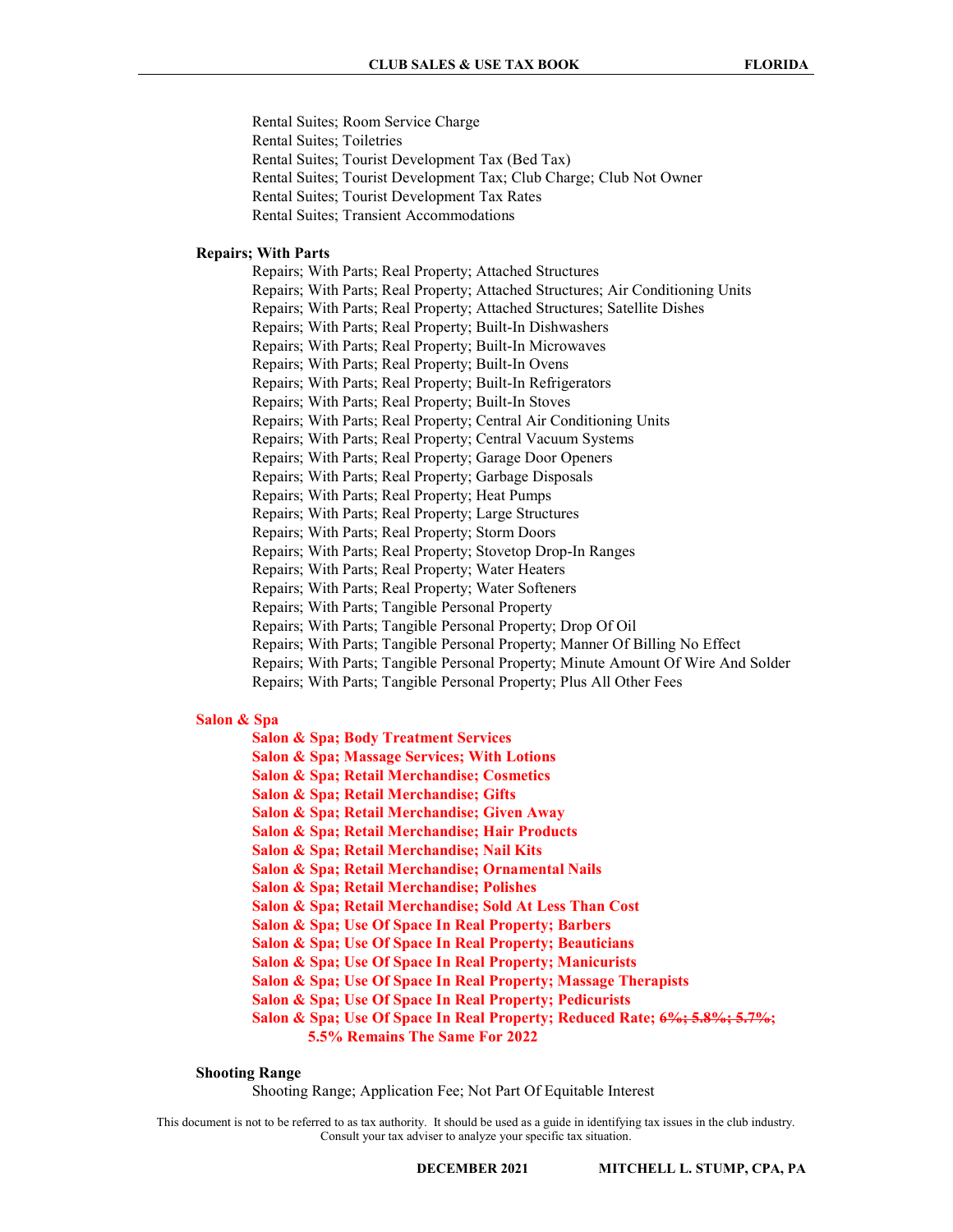Shooting Range; Application Fee; Part Of Equitable Interest Shooting Range; Capital Assessment; Equitable Interest Shooting Range; Capital Assessment; Non-Equitable Interest Shooting Range; Clays Not Resold Shooting Range; Dues Shooting Range; Gun Clubs; Admission Charges Shooting Range; Gun Clubs; Membership Fees Shooting Range; Impact Fees; Used For Capital Shooting Range; Initiation Fees; Equitable Interest Shooting Range; Initiation Fees; Non-Equitable Interest Shooting Range; Insurance Fees Shooting Range; Late Fees Shooting Range; Match Fee; Includes Clays Shooting Range; Match Fee; Similar To Game Of Chance Shooting Range; Participation Fees Shooting Range; Tournament Fees

# Technology

 Technology; Canned Software Support; Additional Benefits Technology; Canned Software Support; No Additional Benefits Technology; Canned Software Training; Not Required Technology; Canned Software Training; Required Technology; Computer Technology; Computer Customized Software Technology; Computer Pre-packaged Software Technology; Computer Pre-packaged Software Modified Technology; Equipment; Trackman Technology; Jonas Annual Hosting Fee Technology; Jonas Annual Support And Enhancements Technology; Maintenance Contracts Technology; Software; Licenses Technology; Software; Licenses; With Manuals And Guides Technology; Software; Maintenance Via Internet Technology; Software; Purchased Via Internet Technology; Software; Trackman Technology; Software; Website Customized

### Tennis

 Tennis; Balls Not Resold Tennis; Courts; Cleaning Tennis; Courts; Rental To Tennis Instructor Tennis; Courts; Rental To Tennis Instructor; Percentage Of Lessons Tennis; Courts; Restriping Tennis; Courts; Resurfacing Tennis; Nonmember League Fee Tennis; Rental; Tennis Ball Machine Tennis; Shipped Out Of State; Purchased In Florida Tennis; String; Only Tennis; String; Plus Stringing Services Tennis; Stringing Services; Only Tennis; Uniforms Tennis; Uniforms; Purchased Out Of State

# Tips

Tips; Bag Staff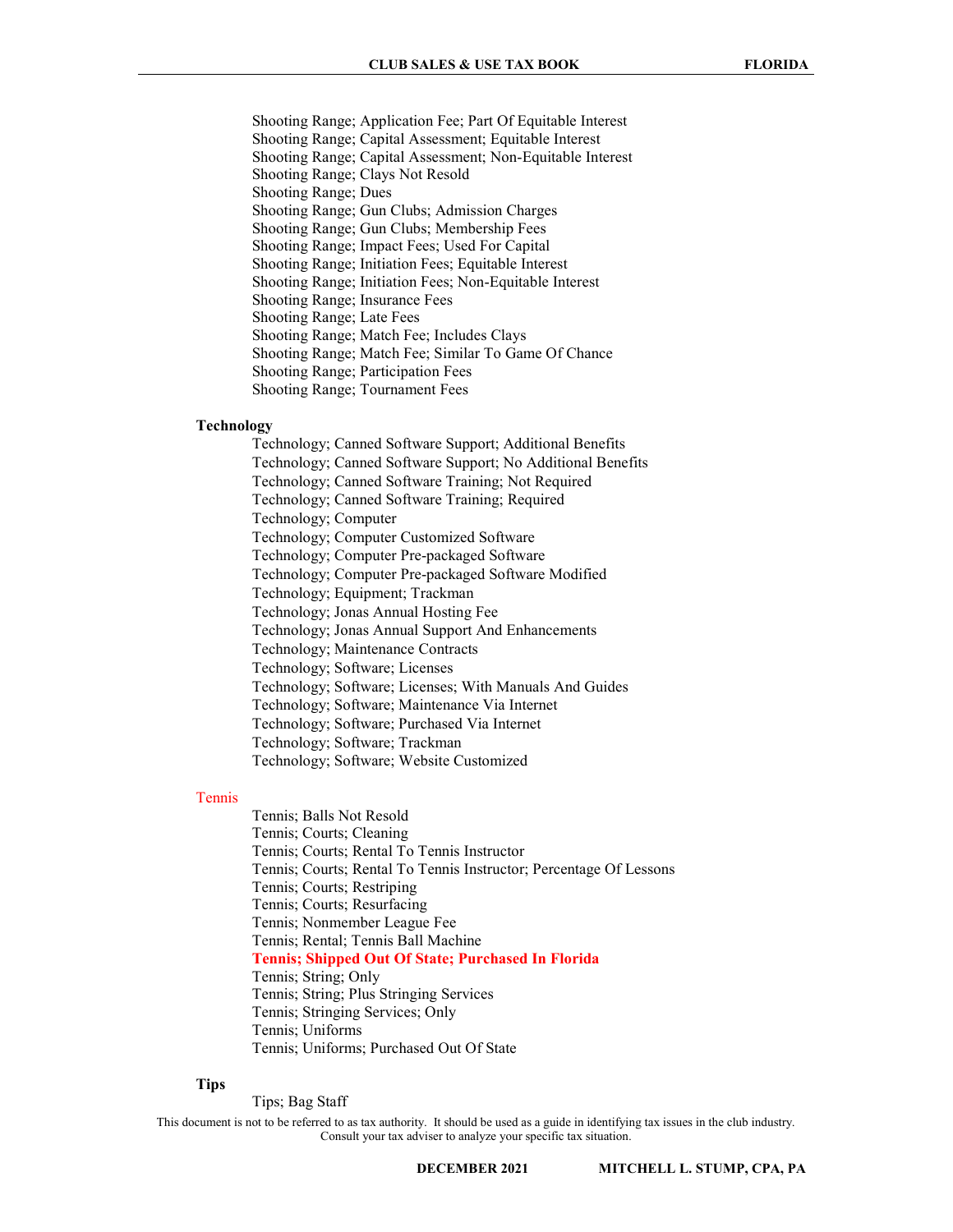Tips; Locker Room Attendant

Tips; Not For Food & Beverage

Tips; Valet Parking Attendant

# Tournaments

 Tournaments; \$5,000 Surtax Limit; Tangible Personal Property; Sold With Real Property Tournaments; Admissions Plus Food& Drink; Double Tax Tournaments; Avoiding Double Tax Tournaments; Avoiding Double Tax; Chits; Are They Invoices Tournaments; Cash To Winner Tournaments; Double Tax Tournaments; Double Tax; Surtax \$5,000 Limit Tournaments; Favors Tournaments; Fee Not Separately Stated Tournaments; Fee Charged Tournaments: Fresh Water Fishing Tournaments; Gift Certificates To Winners Tournaments; Give-Away's; Cigars Tournaments; Golf Bag Tags; Guests Tournaments; Golfing Rights; Not Restricted Or Prohibited Tournaments; Golfing Rights; Restricted Or Prohibited. Tournaments; Intermediary; Sponsoring Golf Assoc. Tournaments; Junior Golf League Tournaments; Members Pay Separately For Prizes Tournaments; Most Challenged Sales Tax Issue Tournaments; Net Proceeds Going To Charity Tournaments; Nonmembers Pay Separately For Prizes Tournaments; One Fee Includes Cart Plus Entry Fee Tournaments; One Fee Paid Tournaments; One Fee To Participate Tournaments; Part Of Entry Fee Going To Charity Tournaments; Participant; Guest Of Member Tournaments; Participant; Social Member Tournaments; Salt Water Fishing Tournaments; Separate Charge Going To Charity Tournaments; Similar To Game Of Chance; Cash Tournaments; Similar To Game Of Chance; Credit Book Tournaments; Sponsor Of Pro-Am; Purchaser Of Goods & Services Tournaments; Sponsorship; Advertising Tournaments; Trophies Tournaments; Winner Takes All; Cash Tournaments; Winner Takes All; Credit Book

### Vending

 Vending; Cart; Drinking Water Vending; Cart; Food Sales Vending; Machine; Calculation Of Tax Vending; Machine; Drinking Water Vending; Machine; Food Sales Vending; Machine; Food Sales; Presumed For Immediate Consumption Vending; Machine; Lease Vending; Machine; Purchase Vending; Machine; Repairs